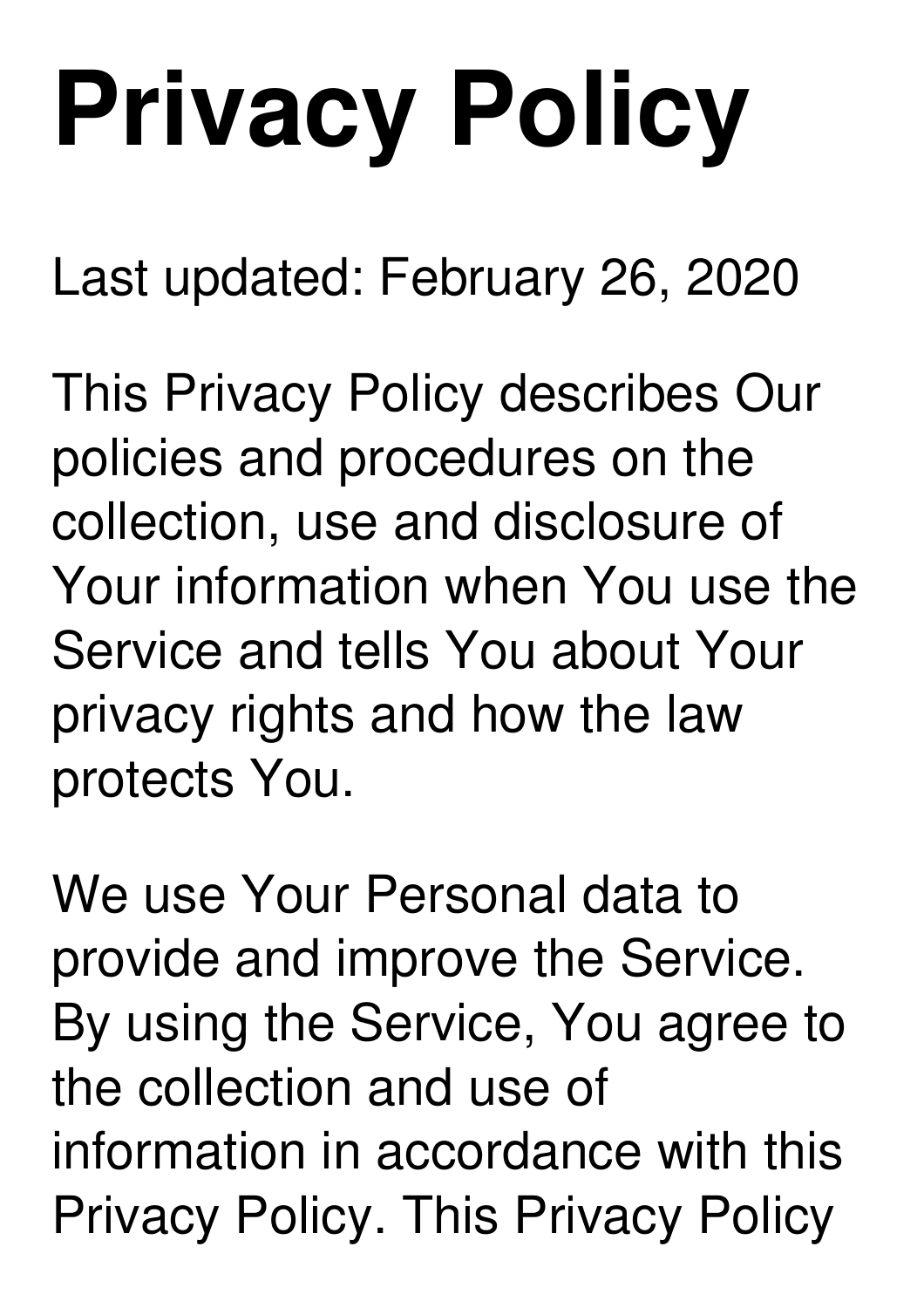has been created with the help of Privacy Policy [Generator](https://www.termsfeed.com/privacy-policy-generator/).

## **Interpretation and Definitions**

### **Interpretation**

The words of which the initial letter is capitalized have meanings defined under the following conditions.

The following definitions shall have the same meaning regardless of whether they appear in singular or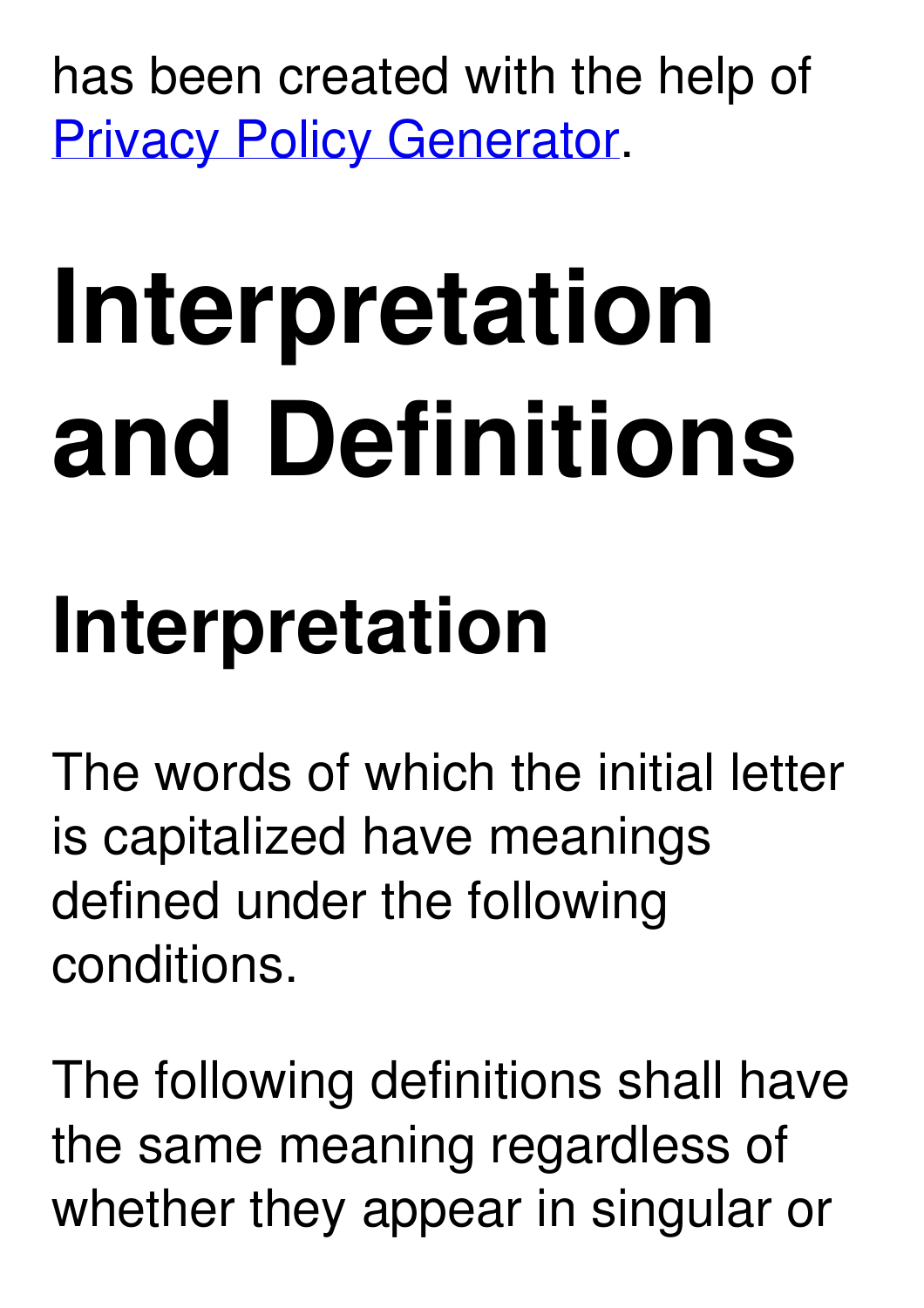in plural.

## **Definitions**

For the purposes of this Privacy Policy:

- **You** means the individual accessing or using the Service, or the company, or other legal entity on behalf of which such individual is accessing or using the Service, as applicable.
- **Company** (referred to as either "the Company" , "We" , "Us" or "Our" in this Agreement) refers to Nigel Archer Safaris, PO Box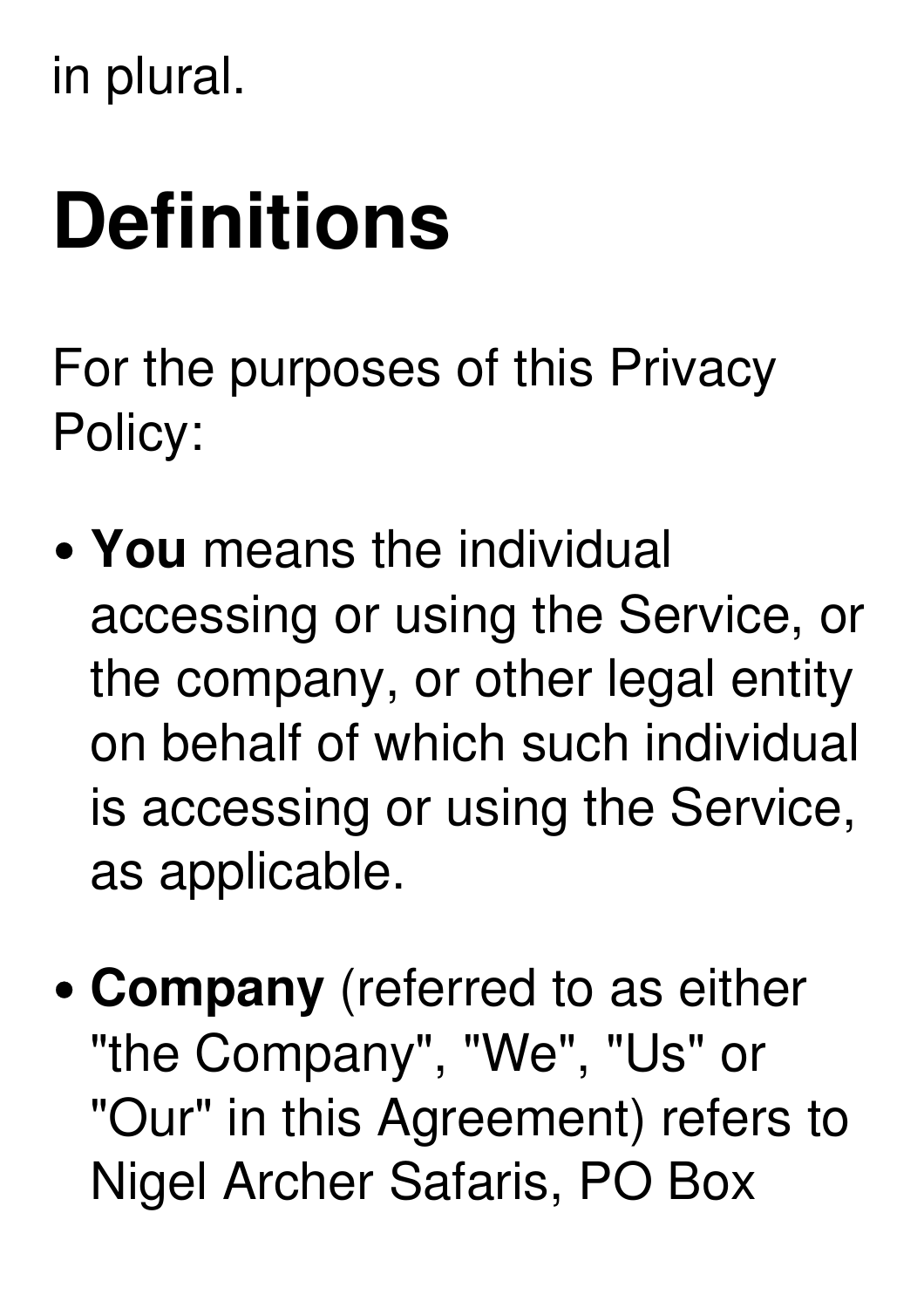15676, 00503 Mbagathi, Nairobi, Kenya.

- **Affiliate** means an entity that controls, is controlled by or is under common control with a party, where "control" means ownership of 50% or more of the shares, equity interest or other securities entitled to vote for election of directors or other managing authority.
- **Account** means a unique account created for You to access our Service or parts of our Service.
- **Website** refers to Nigel Archer Safaris, accessible from http://www.nigelarchersafaris.com/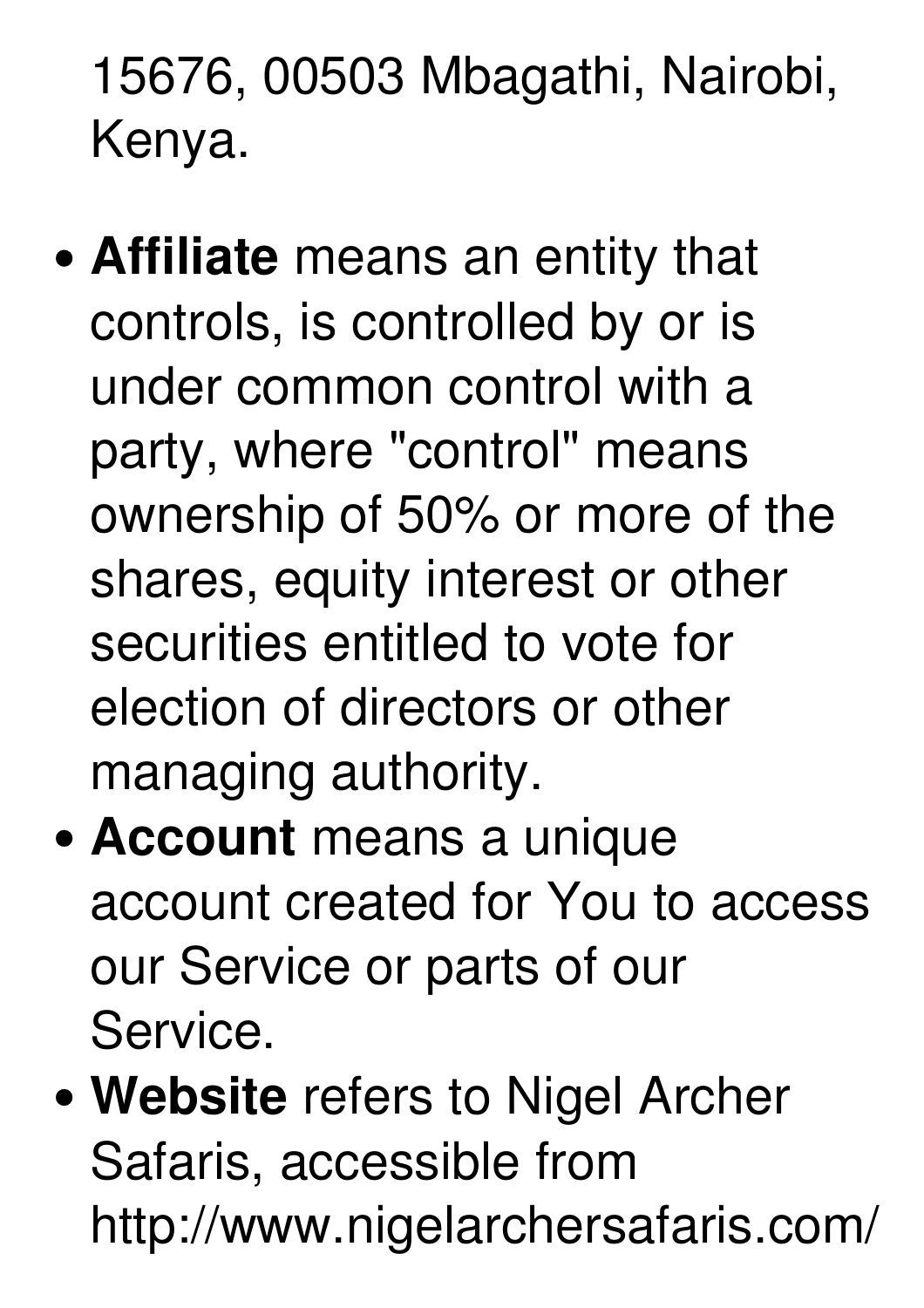- **Service** refers to the Website.
- **Country** refers to: KENYA
- **Service Provider** means any natural or legal person who processes the data on behalf of the Company. It refers to third party companies or individuals employed by the Company to facilitate the Service, to provide the Service on behalf of the Company, to perform services related to the Service or to assist the Company in analyzing how the Service is used.
- **Third-party Social Media Service** refers to any website or any social network website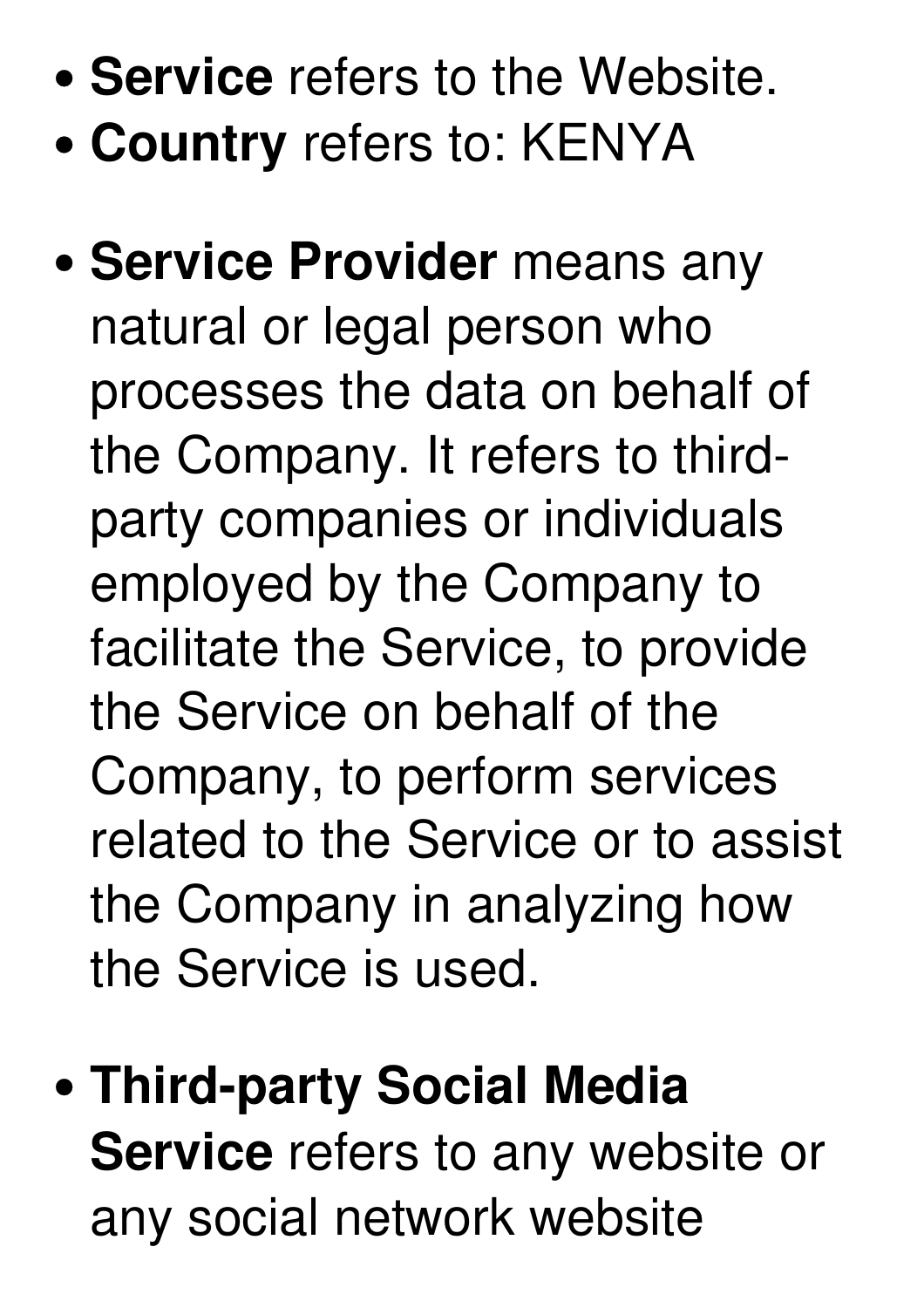through which a User can log in or create an account to use the Service.

- **Personal Data** is any information that relates to an identified or identifiable individual.
- **Cookies** are small files that are placed on Your computer, mobile device or any other device by a website, containing the details of Your browsing history on that website among its many uses.
- **Usage Data** refers to data collected automatically, either generated by the use of the Service or from the Service infrastructure itself (for example,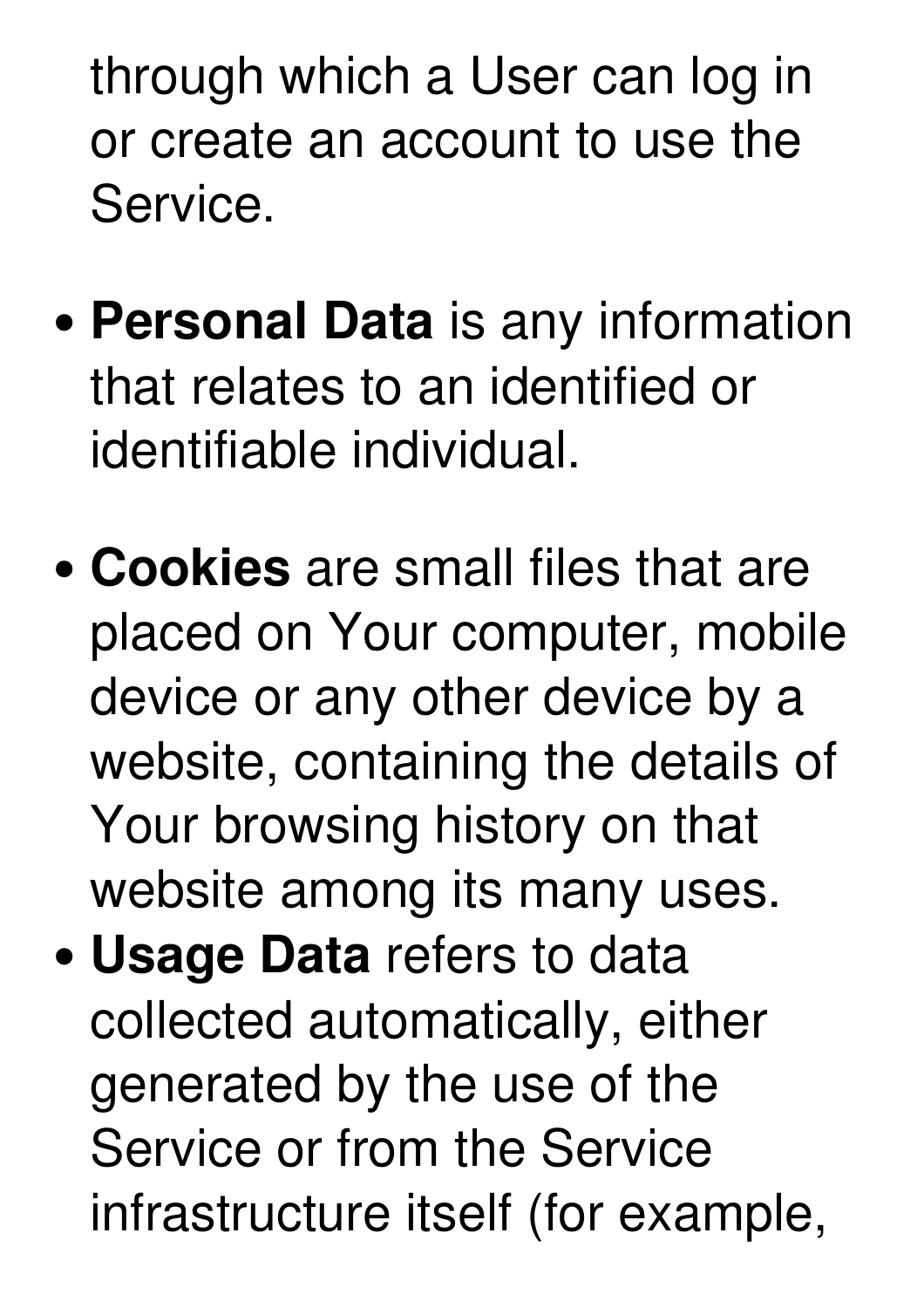the duration of a page visit).

## **Collecting and Using Your Personal Data**

### **Types of Data Collected**

#### **Personal Data**

While using Our Service, We may ask You to provide Us with certain personally identifiable information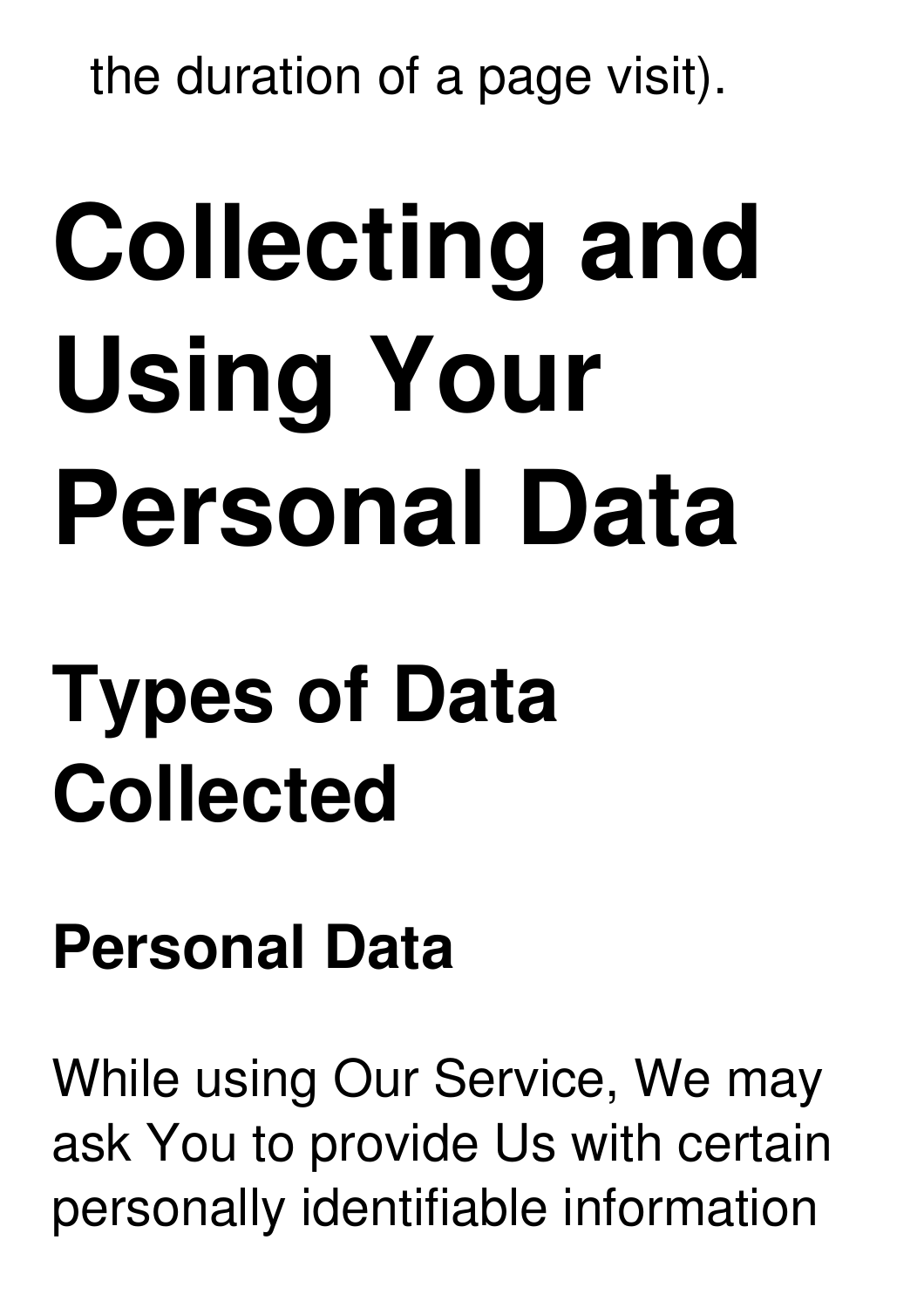that can be used to contact or identify You. Personally identifiable information may include, but is not limited to:

- Email address
- First name and last name
- Phone number
- Usage Data

#### **Usage Data**

Usage Data is collected automatically when using the Service.

Usage Data may include information such as Your Device's Internet Protocol address (e.g. IP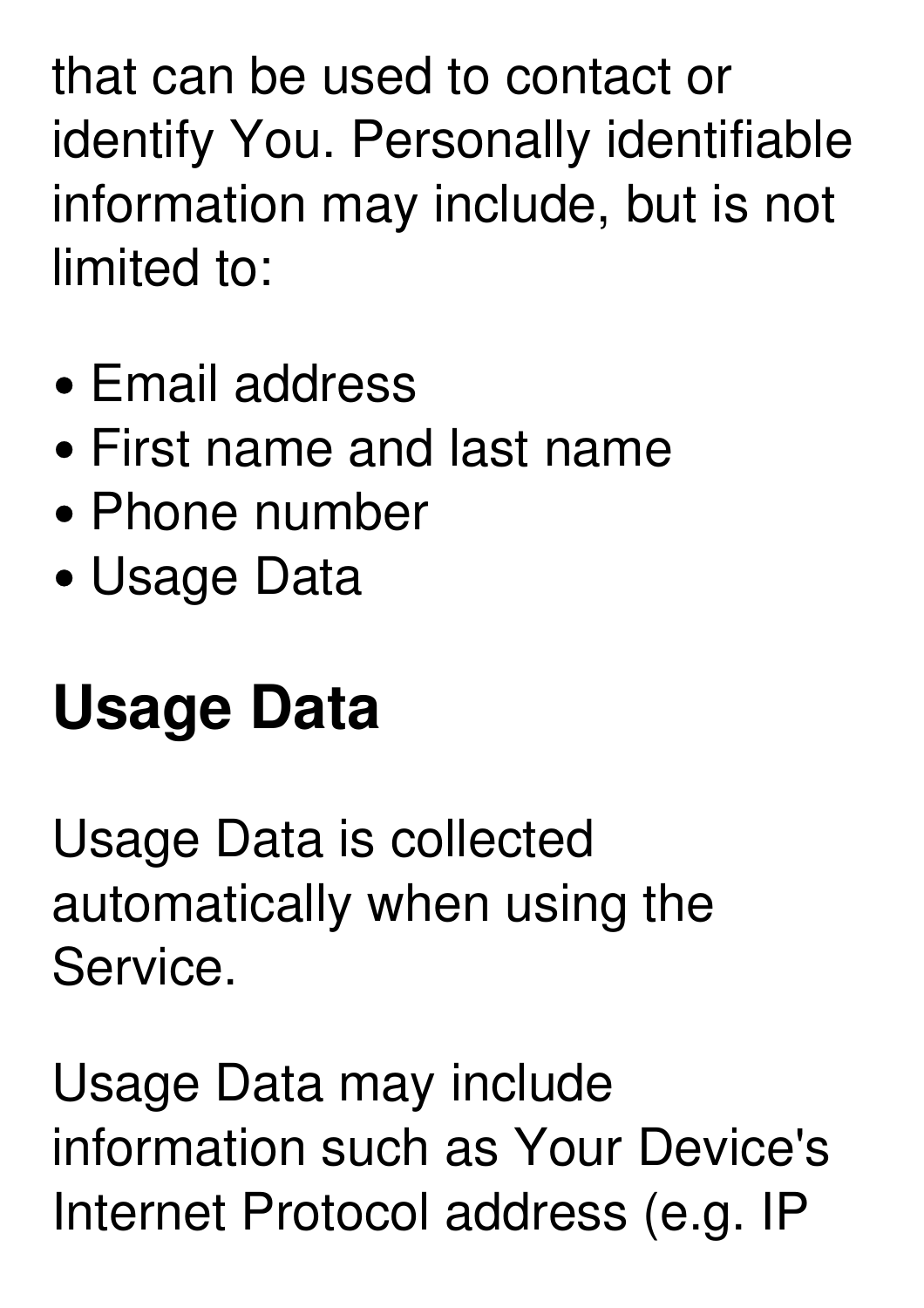address), browser type, browser version, the pages of our Service that You visit, the time and date of Your visit, the time spent on those pages, unique device identifiers and other diagnostic data.

When You access the Service by or through a mobile device, We may collect certain information automatically, including, but not limited to, the type of mobile device You use, Your mobile device unique ID, the IP address of Your mobile device, Your mobile operating system, the type of mobile Internet browser You use, unique device identifiers and other diagnostic data.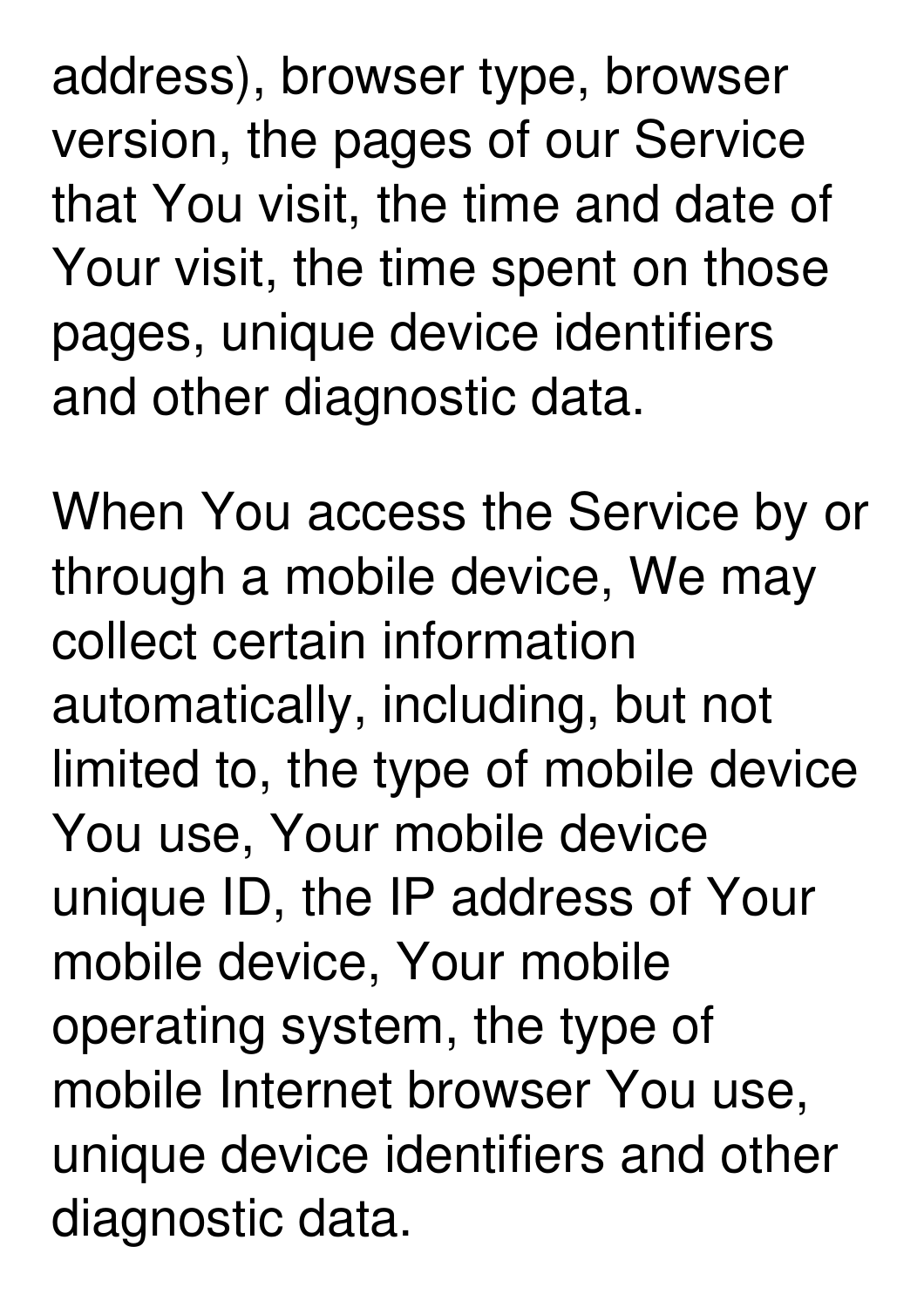We may also collect information that Your browser sends whenever You visit our Service or when You access the Service by or through a mobile device.

#### **Tracking Technologies and Cookies**

We use Cookies and similar tracking technologies to track the activity on Our Service and store certain information. Tracking technologies used are beacons, tags, and scripts to collect and track information and to improve and analyze Our Service.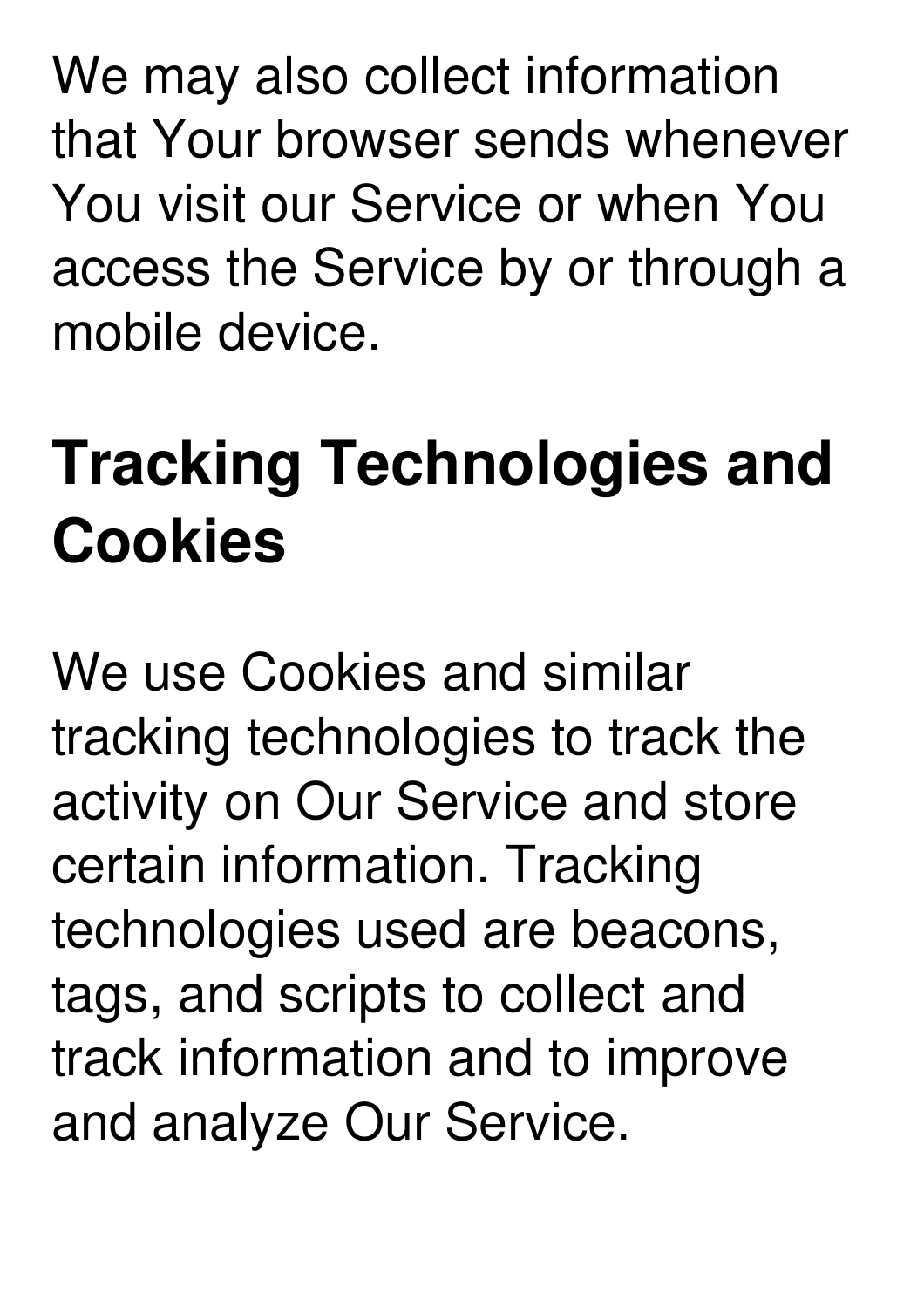You can instruct Your browser to refuse all Cookies or to indicate when a Cookie is being sent. However, if You do not accept Cookies, You may not be able to use some parts of our Service.

Cookies can be "Persistent" or "Session" Cookies. Persistent Cookies remain on your personal computer or mobile device when You go offline, while Session Cookies are deleted as soon as You close your web browser.

We use both session and persistent Cookies for the purposes set out below: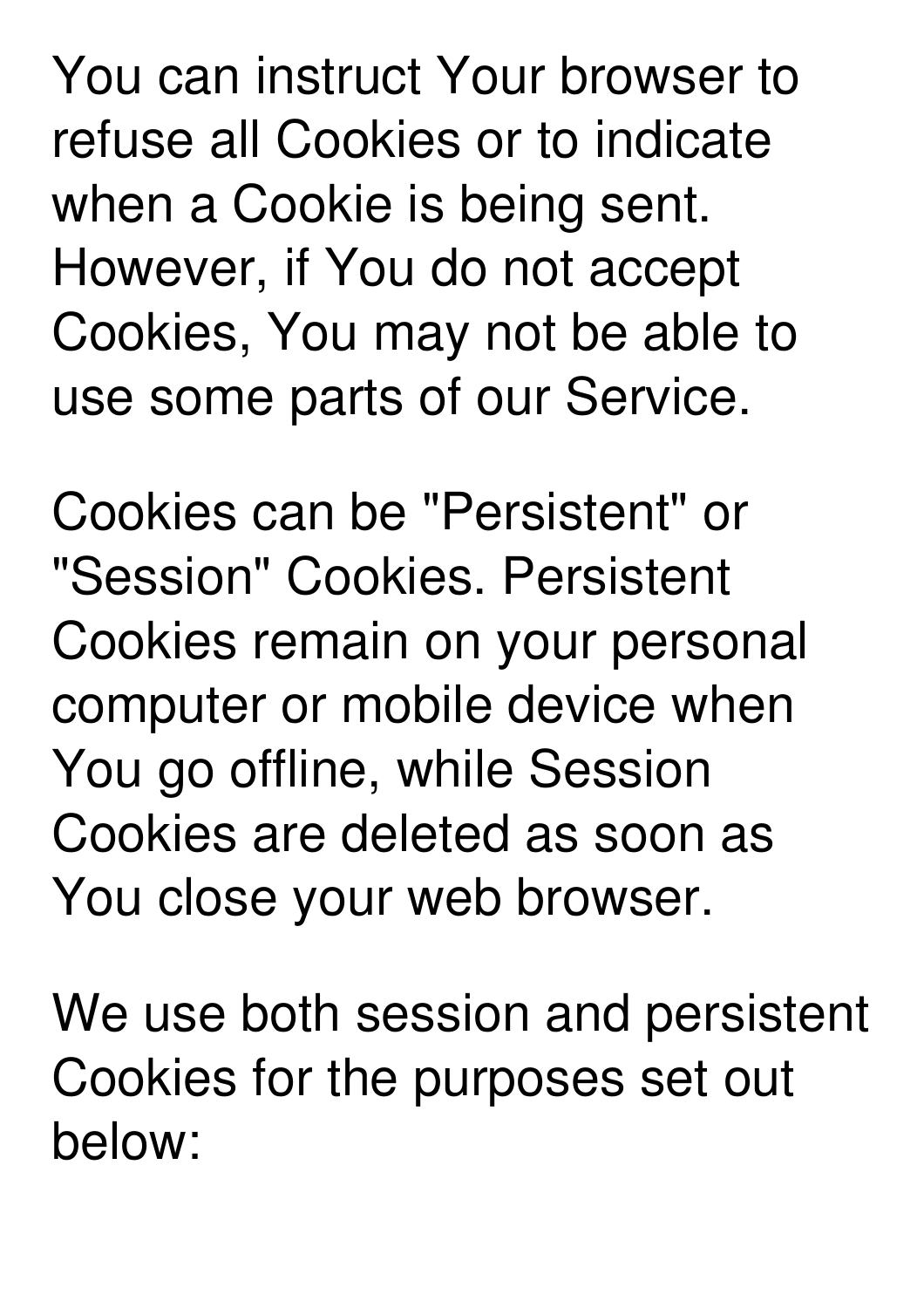#### **Necessary / Essential Cookies**

Type: Session Cookies

Administered by: Us

Purpose: These Cookies are essential to provide You with services available through the Website and to enable You to use some of its features. They help to authenticate users and prevent fraudulent use of user accounts. Without these Cookies, the services that You have asked for cannot be provided, and We only use these Cookies to provide You with those services.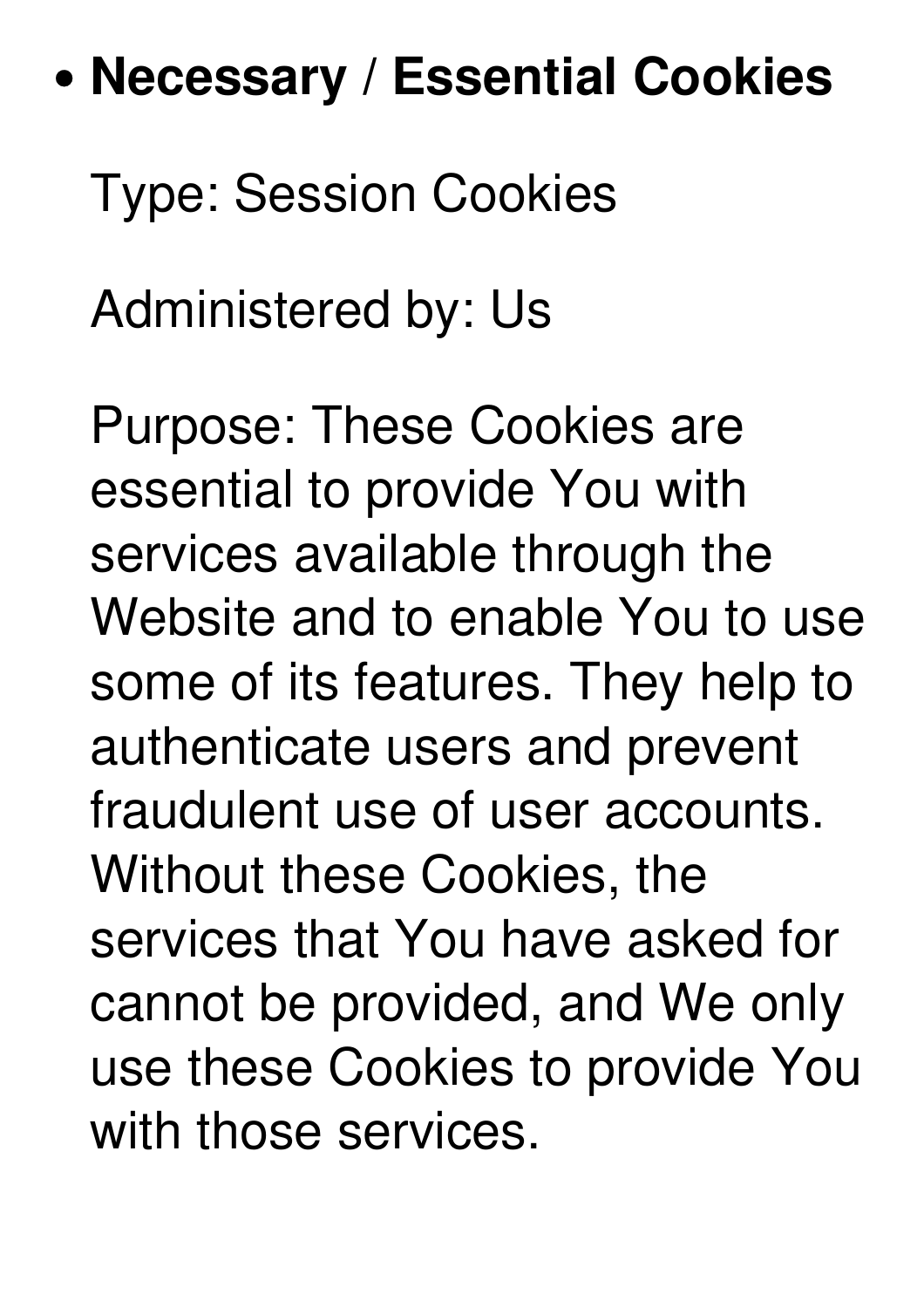#### **Cookies Policy / Notice Acceptance Cookies**

Type: Persistent Cookies

Administered by: Us

Purpose: These Cookies identify if users have accepted the use of cookies on the Website.

#### **Functionality Cookies**

Type: Persistent Cookies

Administered by: Us

Purpose: These Cookies allow us to remember choices You make when You use the Website, such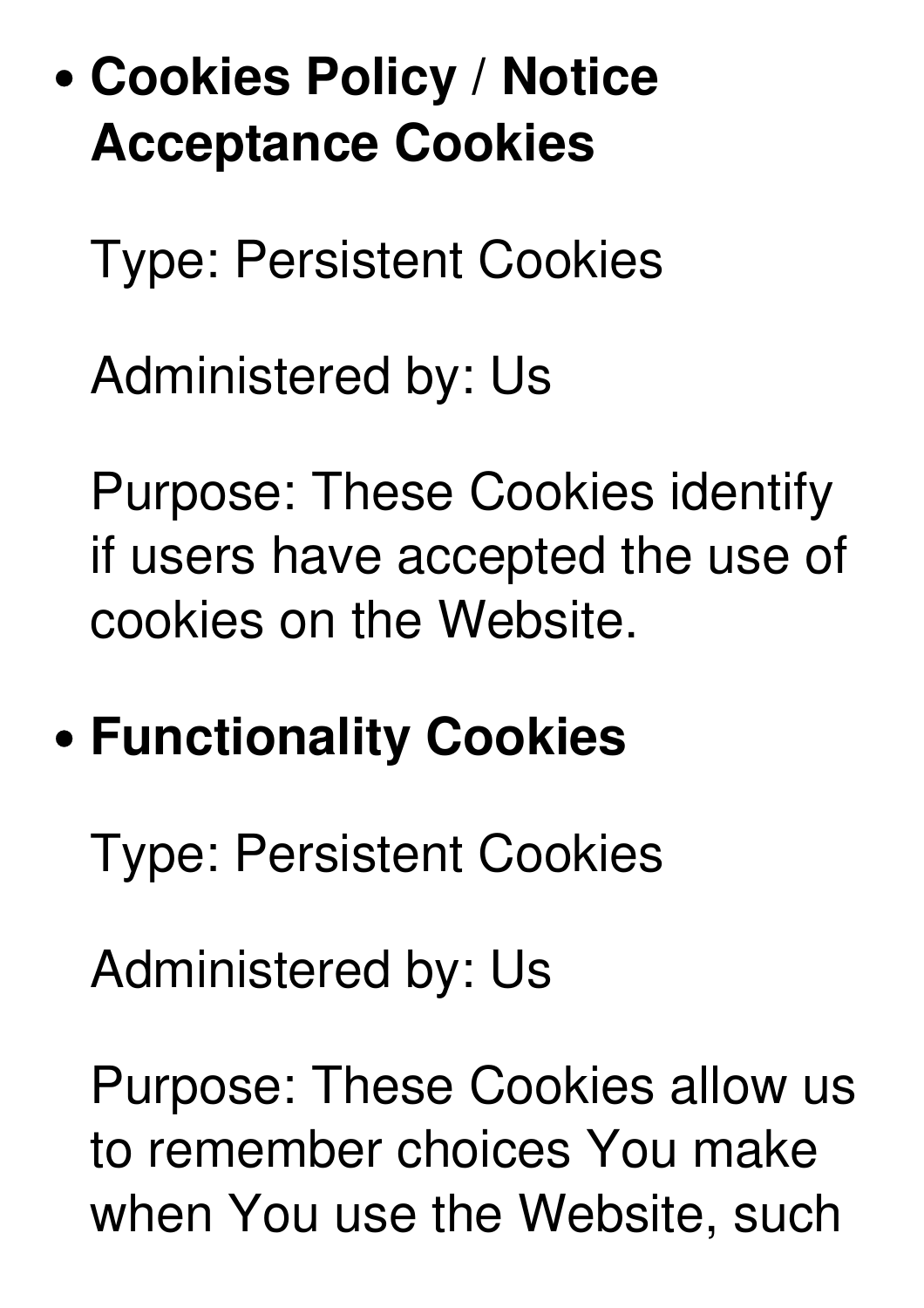as remembering your login details or language preference. The purpose of these Cookies is to provide You with a more personal experience and to avoid You having to re-enter your preferences every time You use the Website.

For more information about the cookies we use and your choices regarding cookies, please visit our Cookies Policy.

## **Use of Your Personal Data**

The Company may use Personal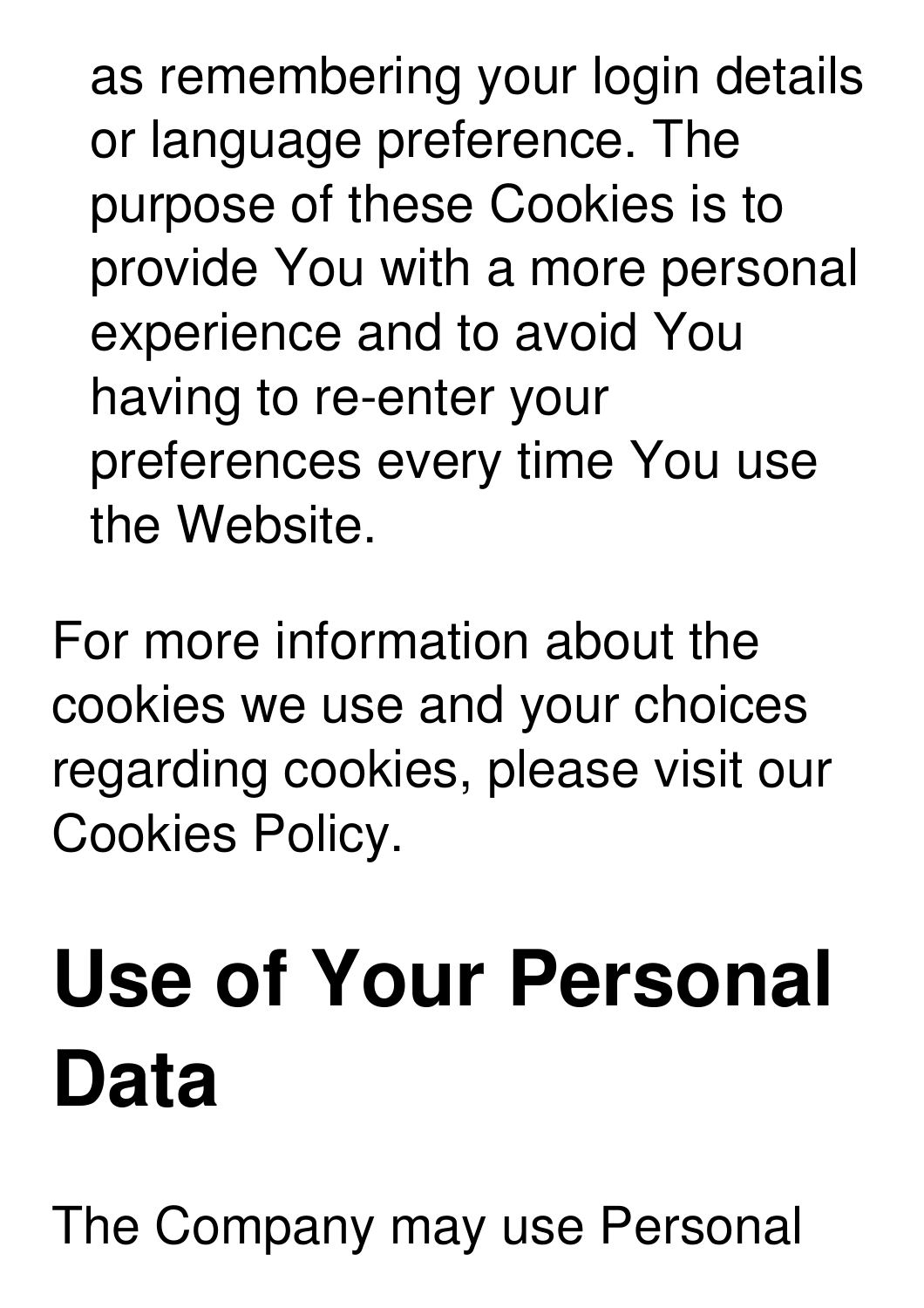Data for the following purposes:

- **To provide and maintain our Service**, including to monitor the usage of our Service.
- **To manage Your Account:** to manage Your registration as a user of the Service. The Personal Data You provide can give You access to different functionalities of the Service that are available to You as a registered user.
- **For the performance of a contract:** the development, compliance and undertaking of the purchase contract for the products, items or services You have purchased or of any other contract with Us through the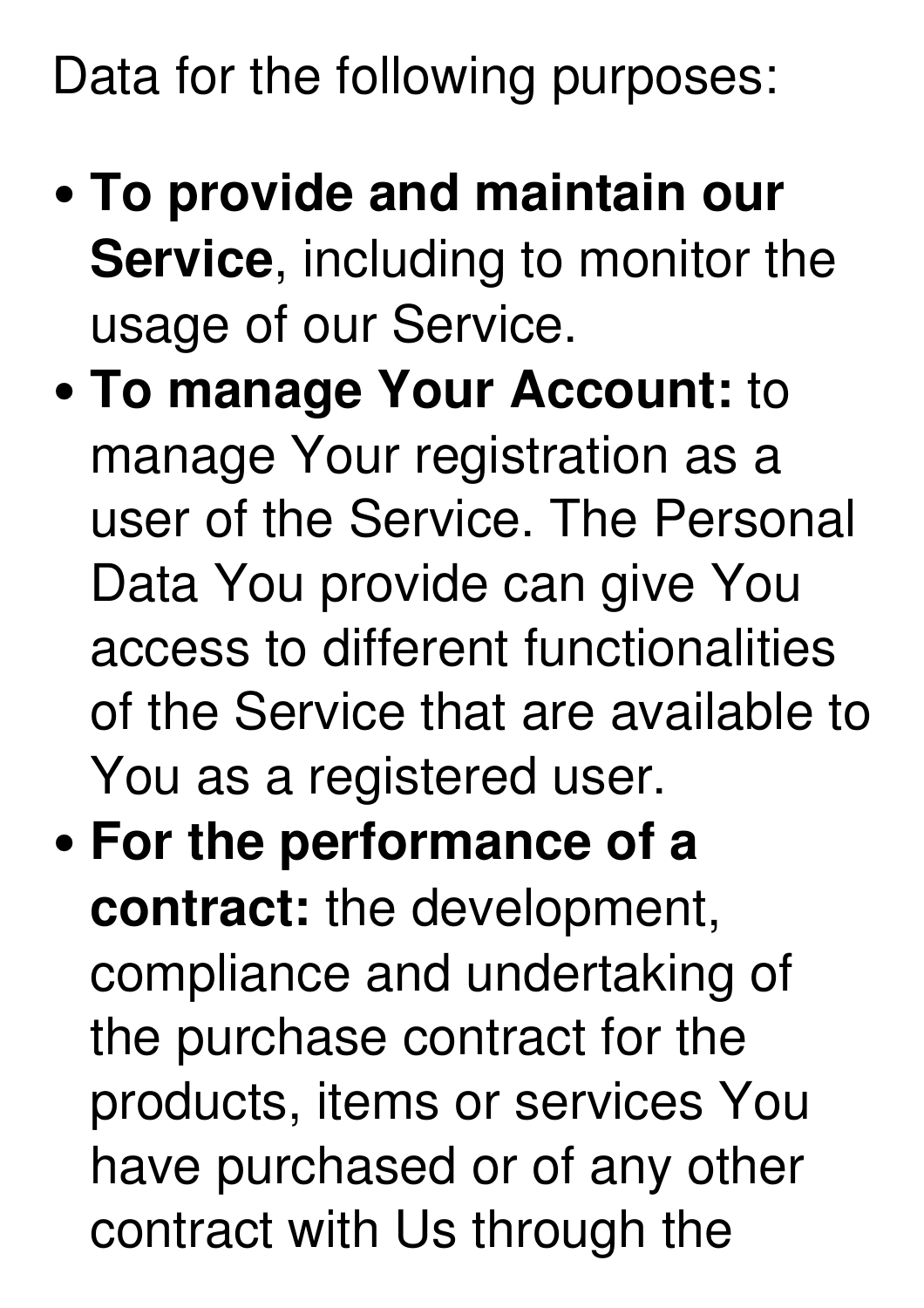Service.

- **To contact You:** To contact You by email, telephone calls, SMS, or other equivalent forms of electronic communication, such as a mobile application's push notifications regarding updates or informative communications related to the functionalities, products or contracted services, including the security updates, when necessary or reasonable for their implementation.
- **To provide You** with news, special offers and general information about other goods, services and events which we offer that are similar to those that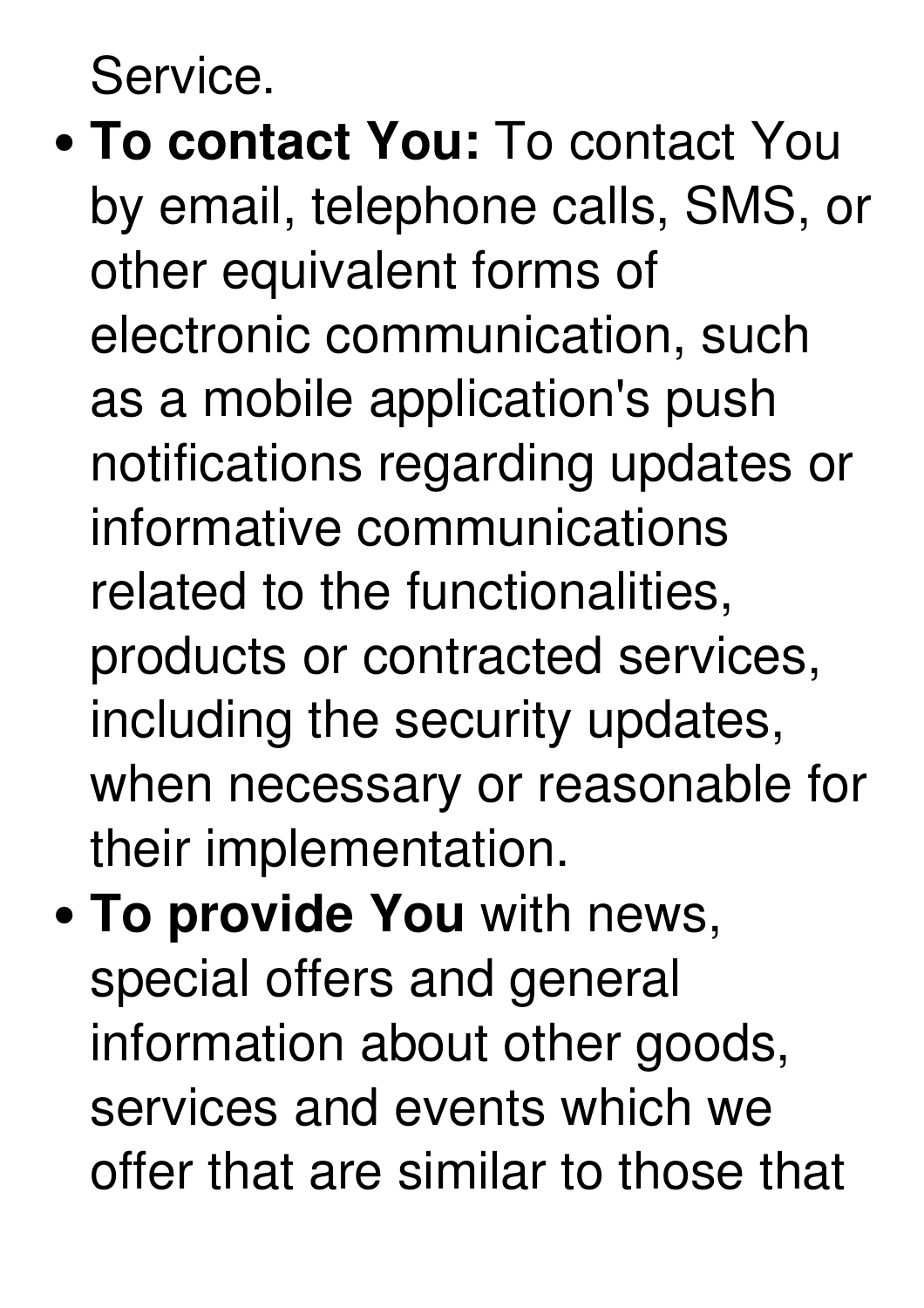you have already purchased or enquired about unless You have opted not to receive such information.

**To manage Your requests:** To attend and manage Your requests to Us.<br>We may share your personal

information in the following situations:

**With Service Providers:** We may share Your personal information with Service Providers to monitor and analyze the use of our Service, to show advertisements to You to help support and maintain Our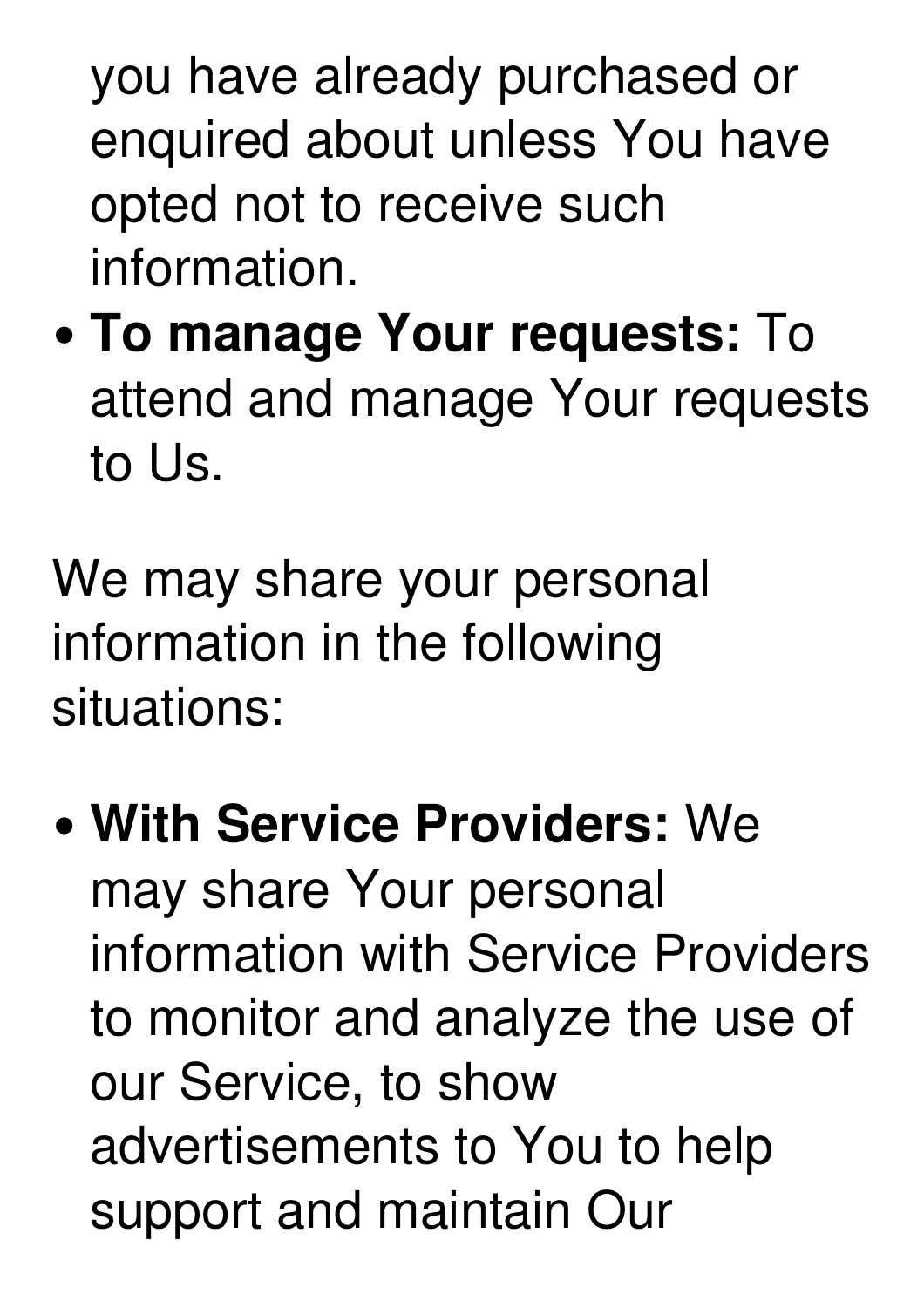Service, to contact You, to advertise on third party websites to You after You visited our Service or for payment processing.

- **For Business transfers:** We may share or transfer Your personal information in connection with, or during negotiations of, any merger, sale of Company assets, financing, or acquisition of all or a portion of our business to another company. **With Affiliates:** We may share
- Your information with Our affiliates, in which case we will require those affiliates to honor this Privacy Policy. Affiliates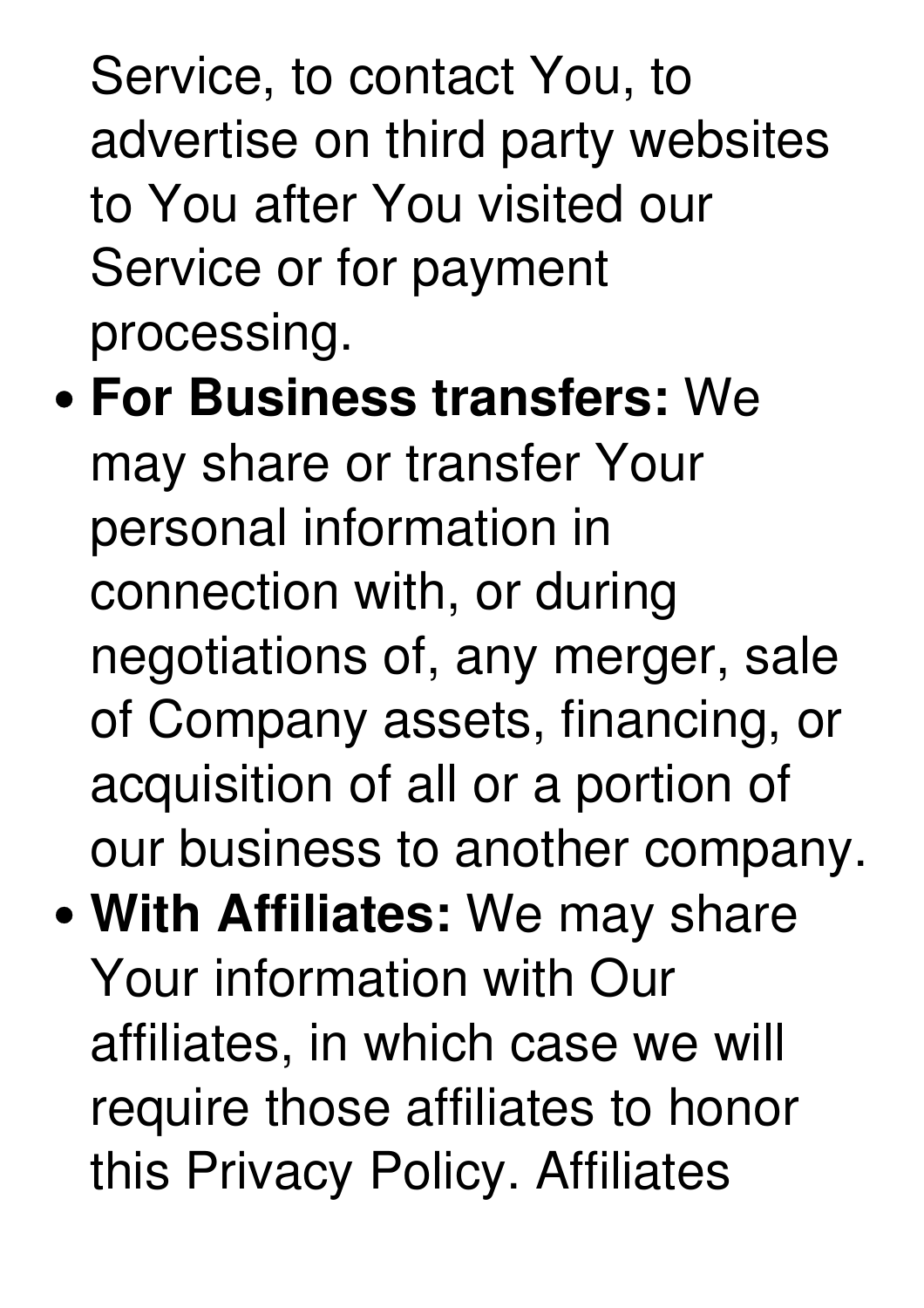include Our parent company and any other subsidiaries, joint venture partners or other companies that We control or that are under common control with Us.

**With Business partners:** We may share Your information with Our business partners to offer You certain products, services or promotions.

**With other users:** when You share personal information or otherwise interact in the public areas with other users, such information may be viewed by all users and may be publicly distributed outside. If You interact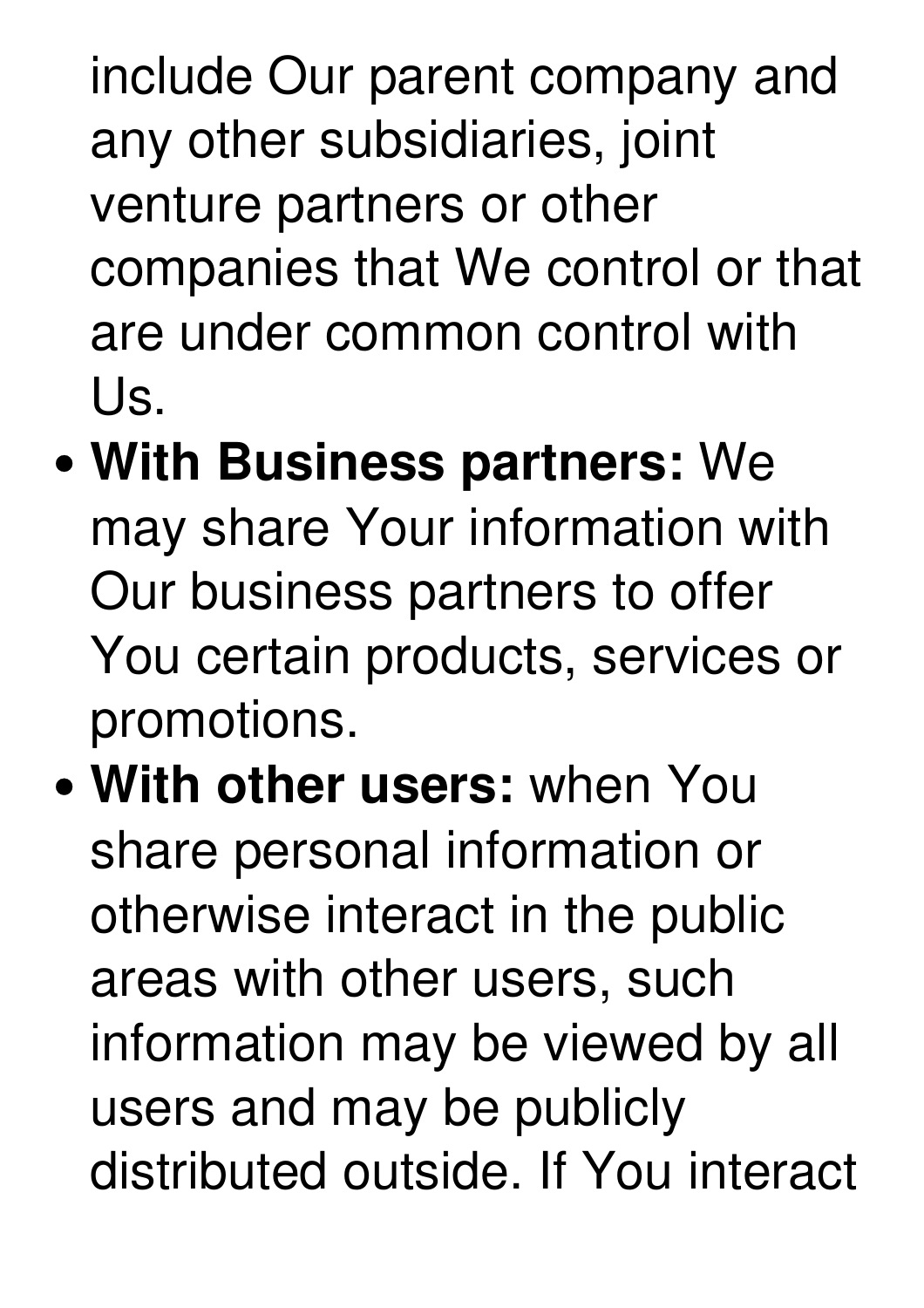with other users or register through a Third-Party Social Media Service, Your contacts on the Third-Party Social Media Service may see Your name, profile, pictures and description of Your activity. Similarly, other users will be able to view descriptions of Your activity, communicate with You and view Your profile.

### **Retention of Your Personal Data**

The Company will retain Your Personal Data only for as long as is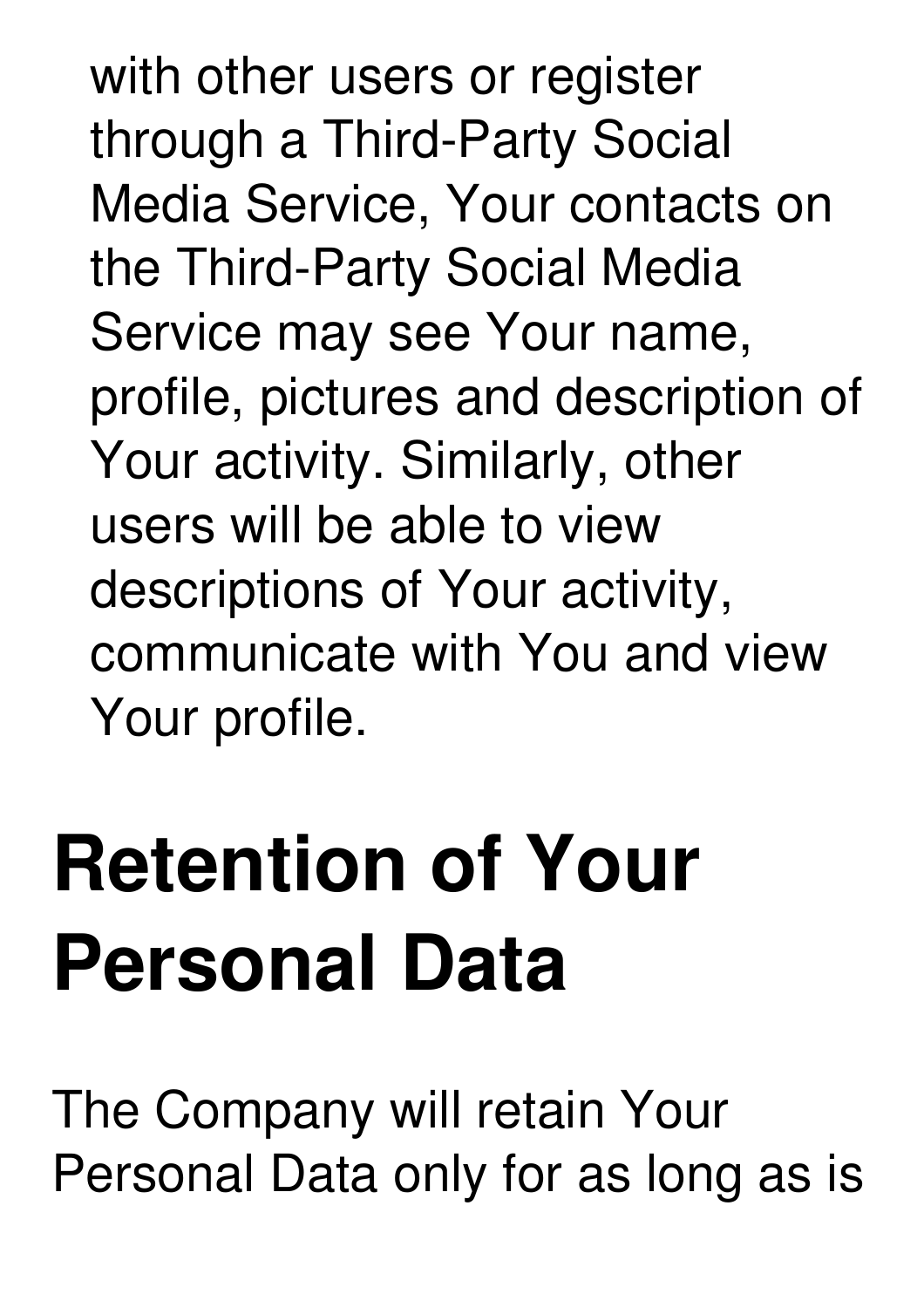necessary for the purposes set out in this Privacy Policy. We will retain and use Your Personal Data to the extent necessary to comply with our legal obligations (for example, if we are required to retain your data to comply with applicable laws), resolve disputes, and enforce our legal agreements and policies.

The Company will also retain Usage Data for internal analysis purposes. Usage Data is generally retained for a shorter period of time, except when this data is used to strengthen the security or to improve the functionality of Our Service, or We are legally obligated to retain this data for longer time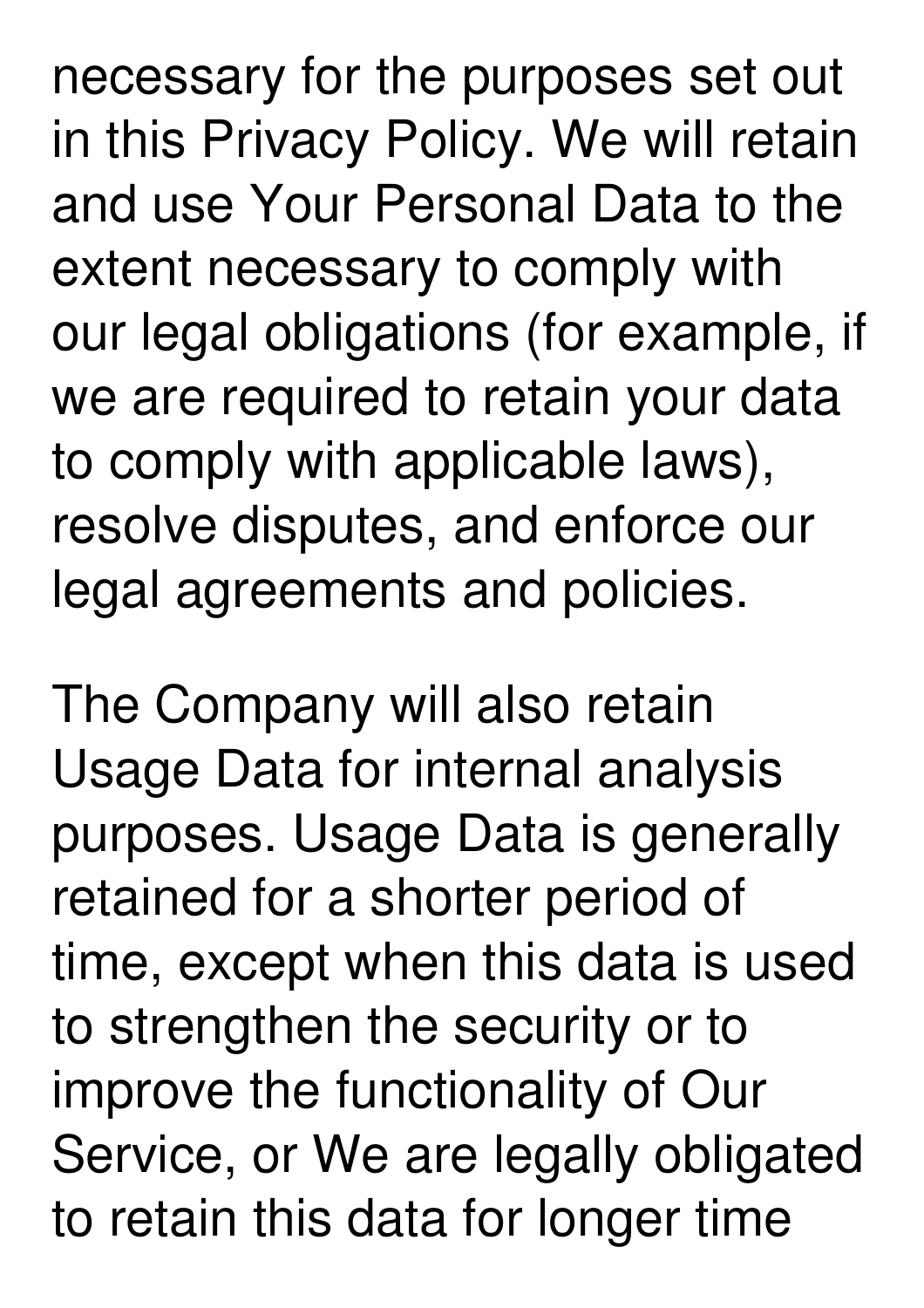periods.

### **Transfer of Your Personal Data**

Your information, including Personal Data, is processed at the Company's operating offices and in any other places where the parties involved in the processing are located. It means that this information may be transferred to — and maintained on — computers located outside of Your state, province, country or other governmental jurisdiction where the data protection laws may differ than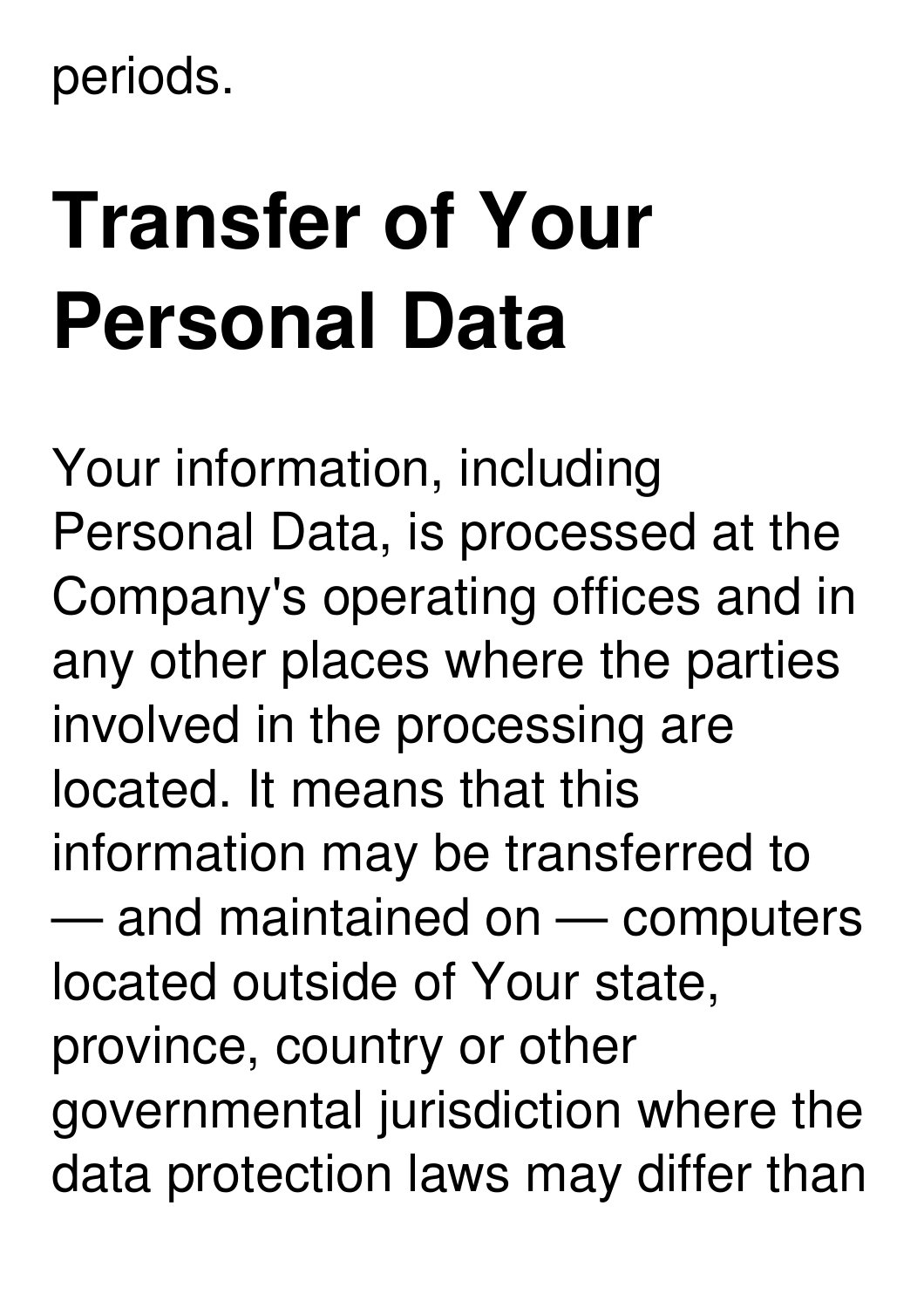those from Your jurisdiction.

Your consent to this Privacy Policy followed by Your submission of such information represents Your agreement to that transfer.

The Company will take all steps reasonably necessary to ensure that Your data is treated securely and in accordance with this Privacy Policy and no transfer of Your Personal Data will take place to an organization or a country unless there are adequate controls in place including the security of Your data and other personal information.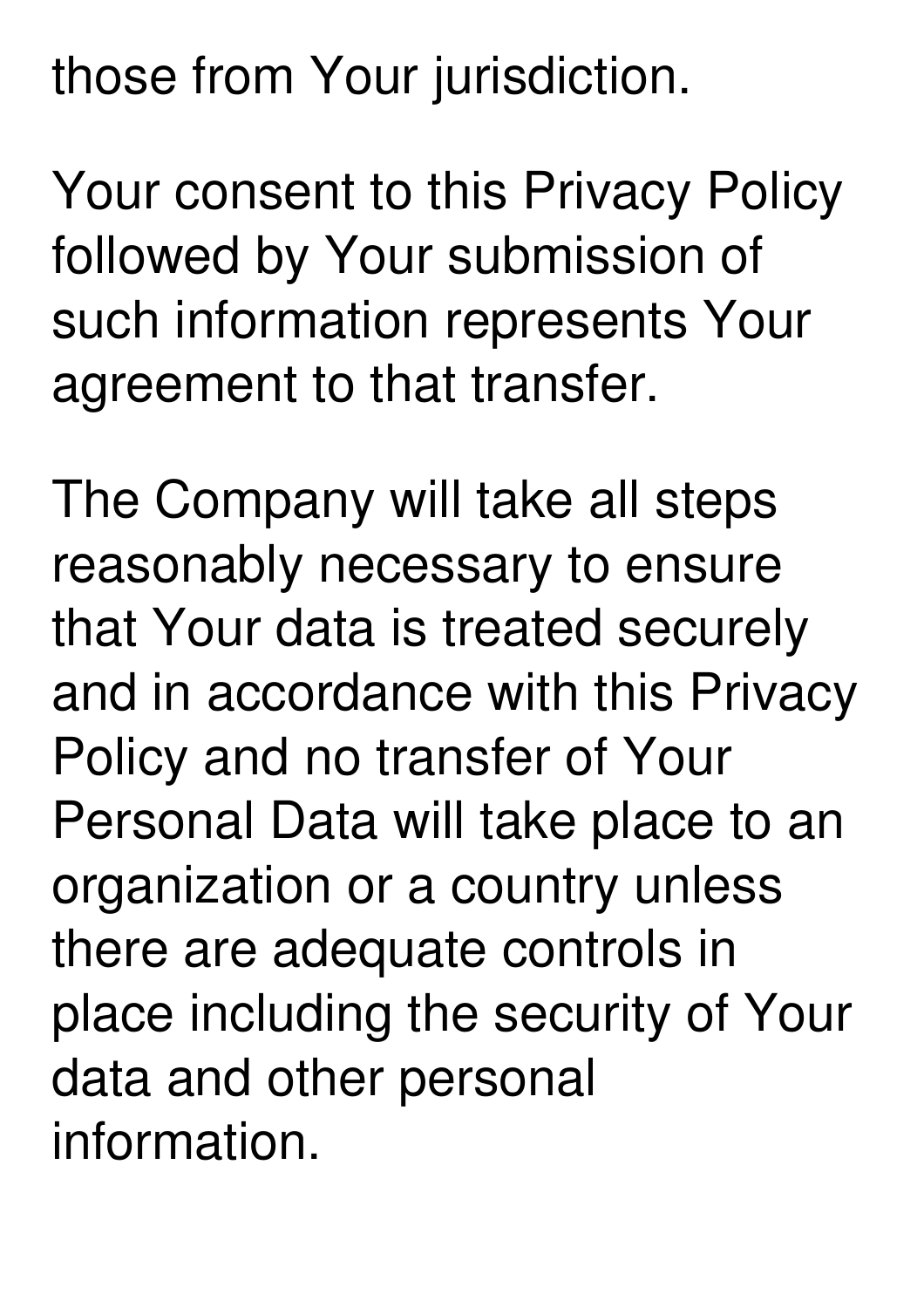## **Disclosure of Your Personal Data**

#### **Business Transactions**

If the Company is involved in a merger, acquisition or asset sale, Your Personal Data may be transferred. We will provide notice before Your Personal Data is transferred and becomes subject to a different Privacy Policy.

#### **Law enforcement**

Under certain circumstances, the Company may be required to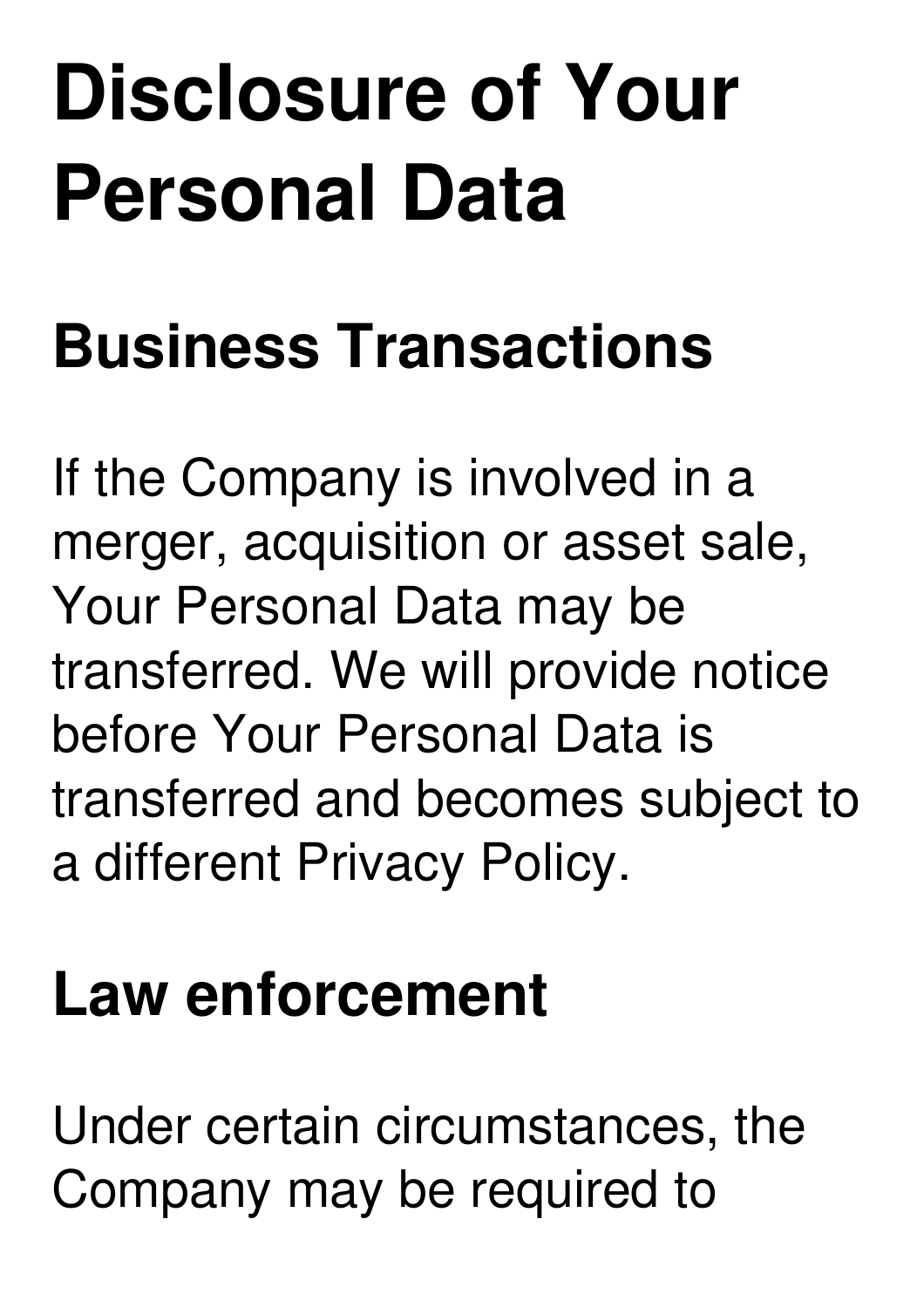disclose Your Personal Data if required to do so by law or in response to valid requests by public authorities (e.g. a court or a government agency).

### **Other legal requirements**

The Company may disclose Your Personal Data in the good faith belief that such action is necessary to:

- Comply with a legal obligation
- Protect and defend the rights or property of the Company
- Prevent or investigate possible wrongdoing in connection with the **Service**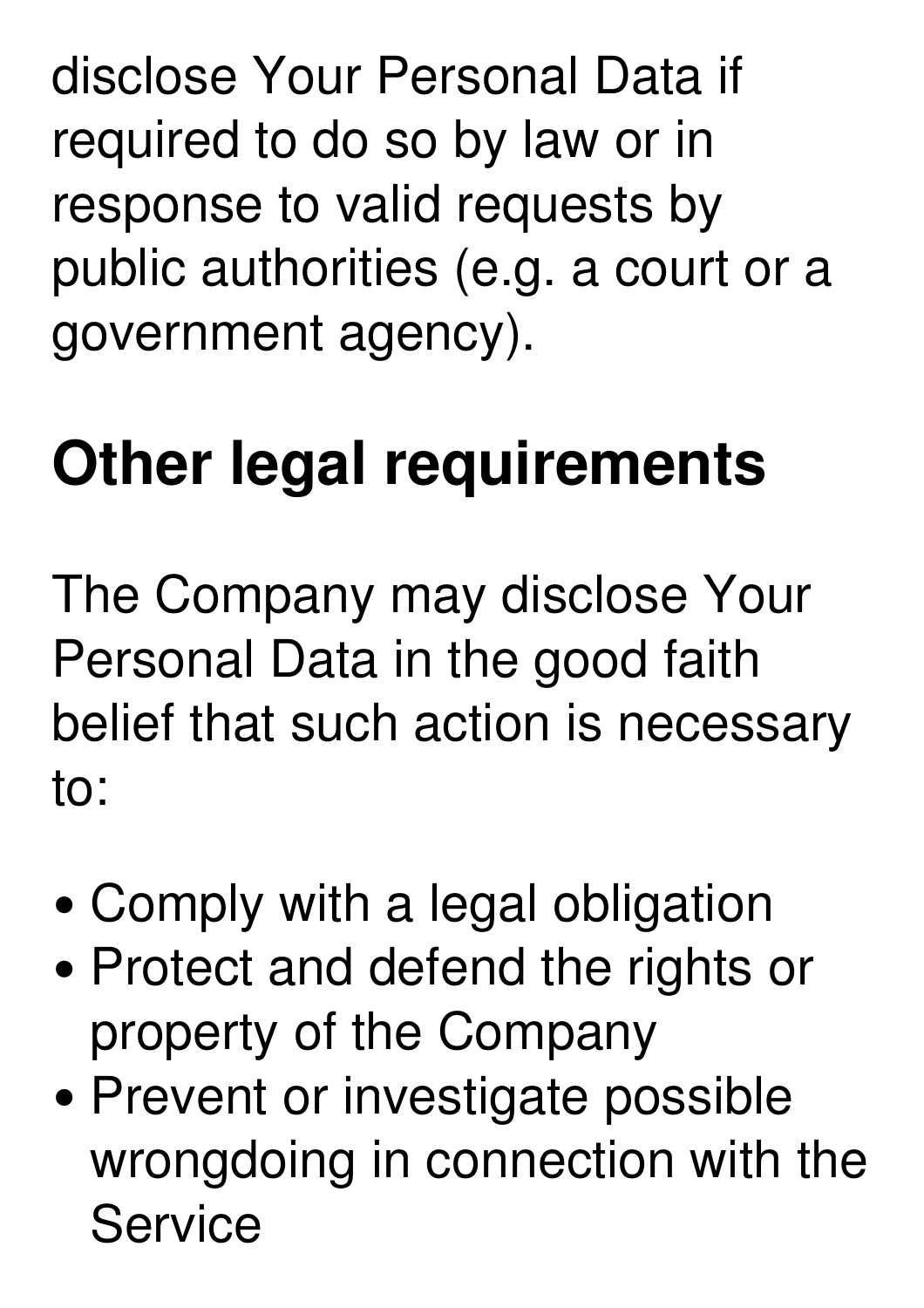- Protect the personal safety of Users of the Service or the public
- Protect against legal liability

## **Security of Your Personal Data**

The security of Your Personal Data is important to Us, but remember that no method of transmission over the Internet, or method of electronic storage is 100% secure. While We strive to use commercially acceptable means to protect Your Personal Data, We cannot guarantee its absolute security.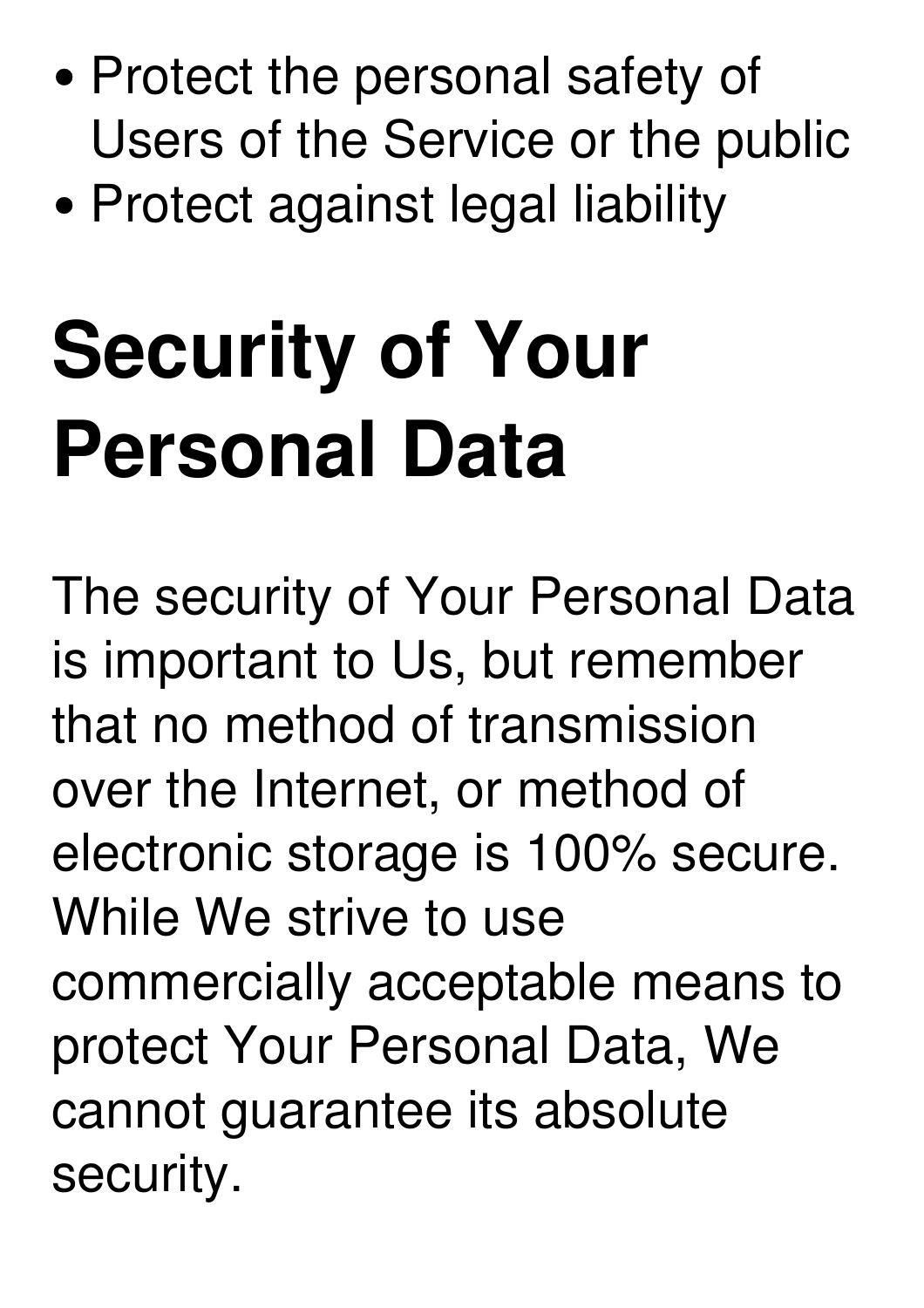# **Children's Privacy**

Our Service does not address anyone under the age of 13. We do not knowingly collect personally identifiable information from anyone under the age of 13. If You are a parent or guardian and You are aware that Your child has provided Us with Personal Data, please contact Us. If We become aware that We have collected Personal Data from anyone under the age of 13 without verification of parental consent, We take steps to remove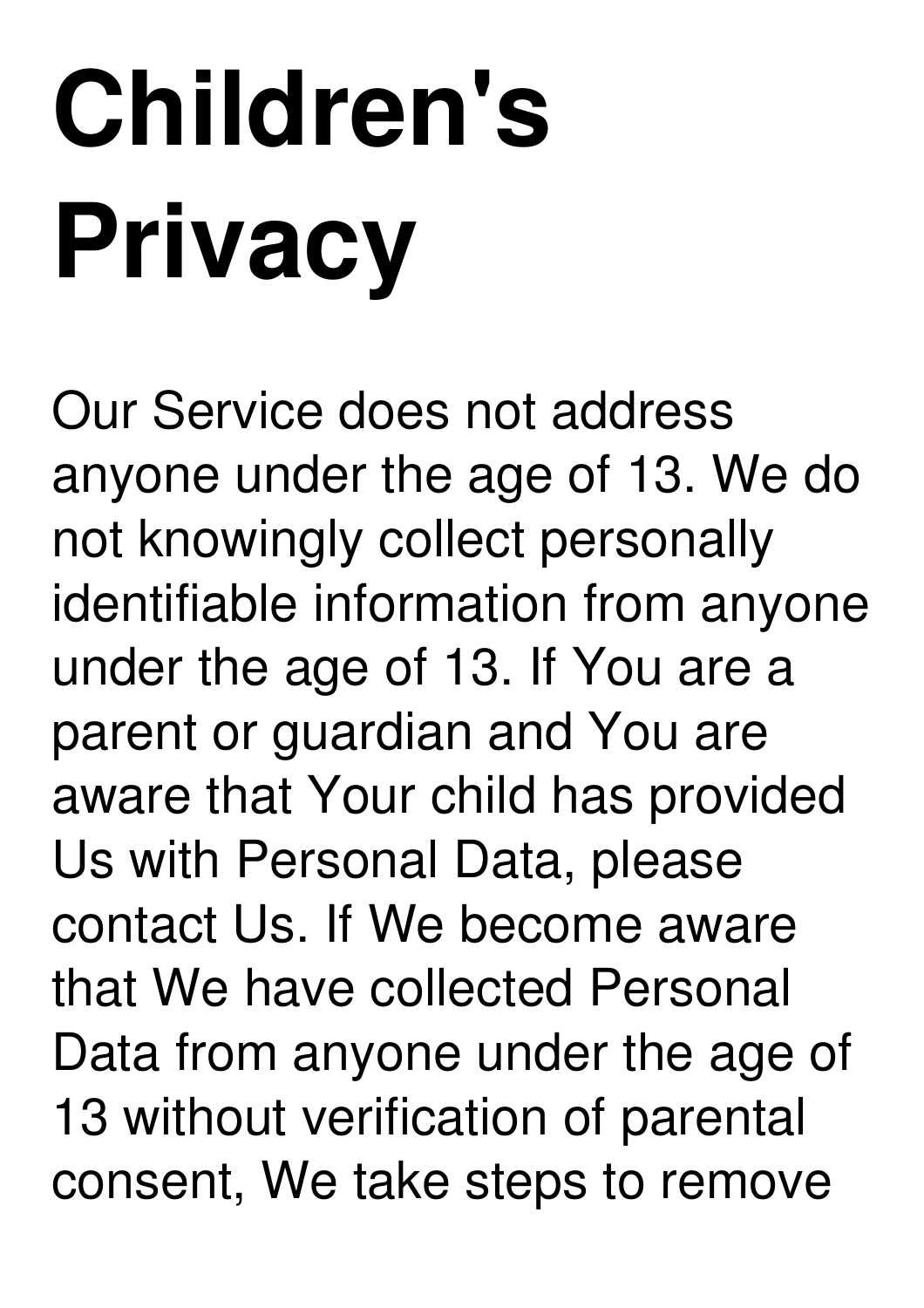that information from Our servers.

We also may limit how We collect, use, and store some of the information of Users between 13 and 18 years old. In some cases, this means We will be unable to provide certain functionality of the Service to these users.

If We need to rely on consent as a legal basis for processing Your information and Your country requires consent from a parent, We may require Your parent's consent before We collect and use that information.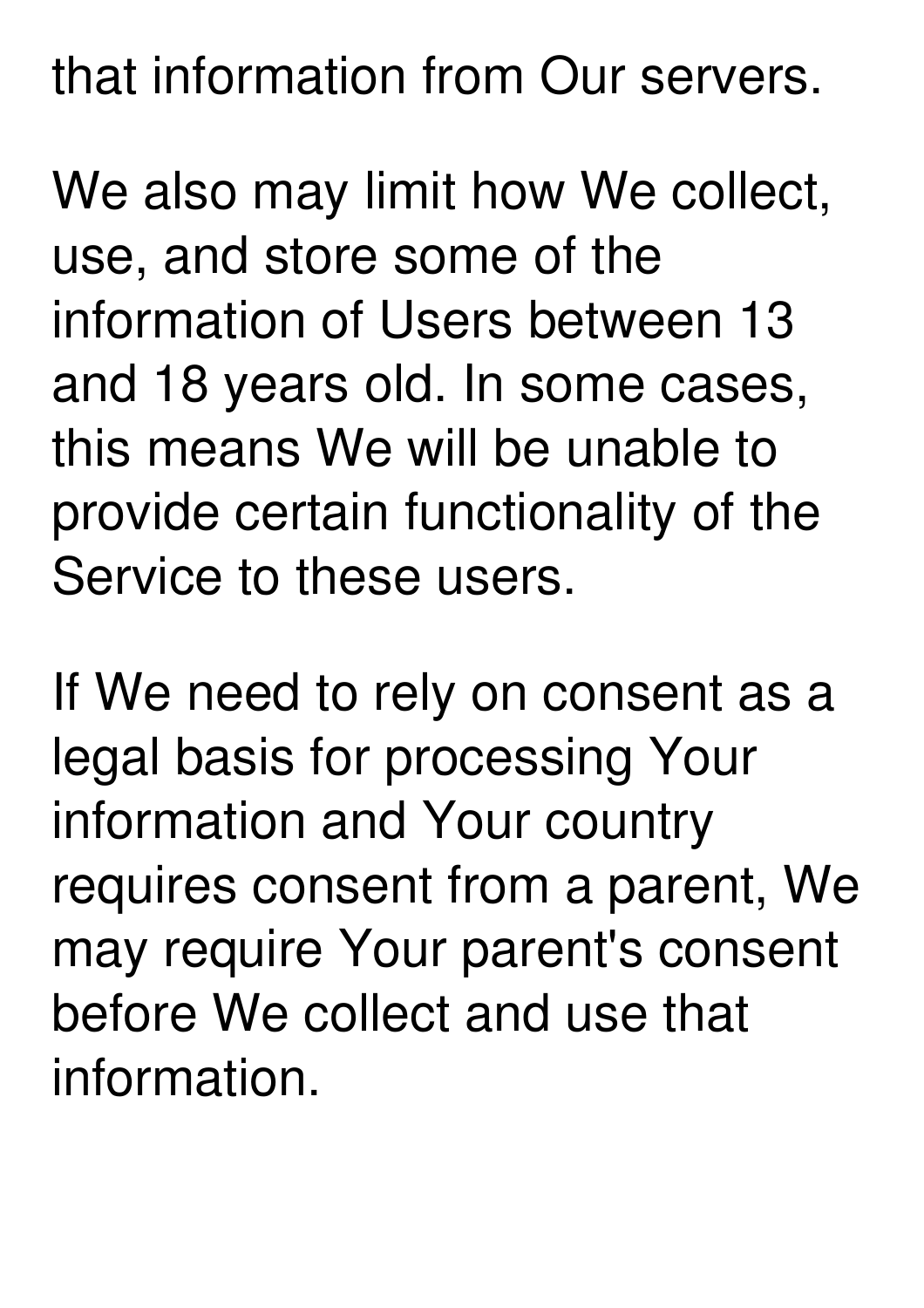## **Links to Other Websites**

Our Service may contain links to other websites that are not operated by Us. If You click on a third party link, You will be directed to that third party's site. We strongly advise You to review the Privacy Policy of every site You visit.

We have no control over and assume no responsibility for the content, privacy policies or practices of any third party sites or services.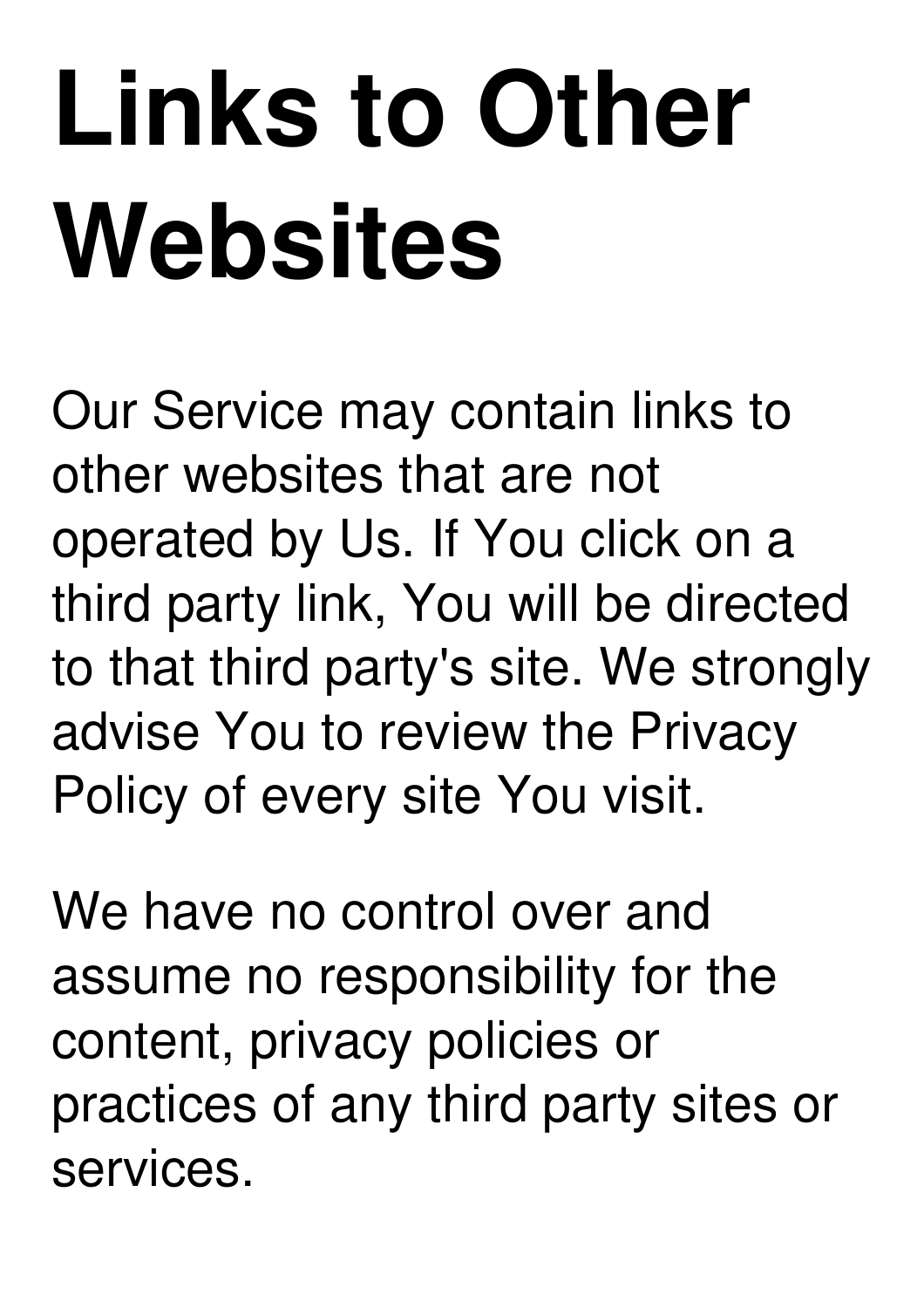# **Changes to this Privacy Policy**

We may update our Privacy Policy from time to time. We will notify You of any changes by posting the new Privacy Policy on this page.

We will let You know via email and/or a prominent notice on Our Service, prior to the change becoming effective and update the "Last updated" date at the top of this Privacy Policy.

You are advised to review this Privacy Policy periodically for any